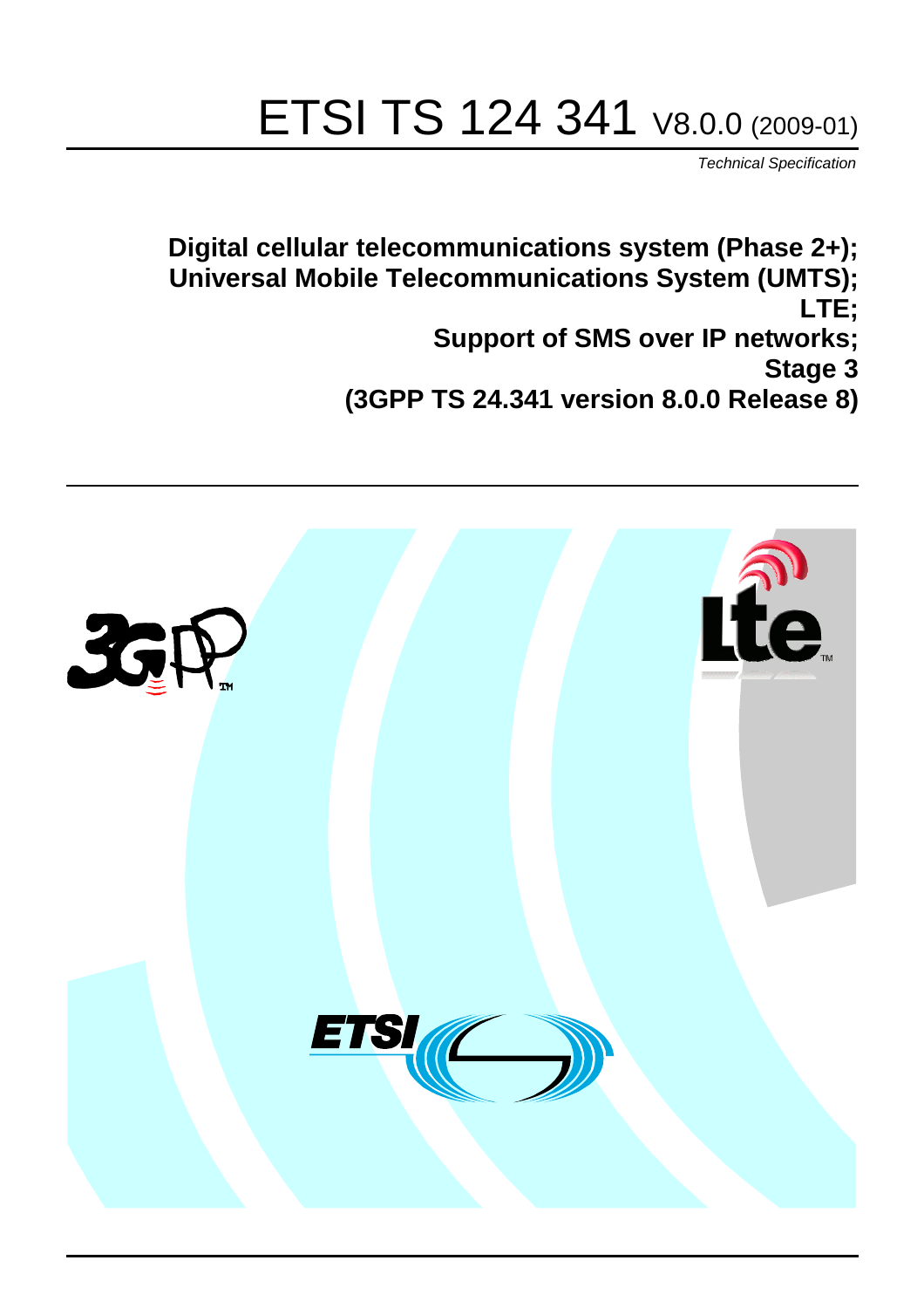Reference

RTS/TSGC-0124341v800

Keywords GSM, LTE, UMTS

### *ETSI*

#### 650 Route des Lucioles F-06921 Sophia Antipolis Cedex - FRANCE

Tel.: +33 4 92 94 42 00 Fax: +33 4 93 65 47 16

Siret N° 348 623 562 00017 - NAF 742 C Association à but non lucratif enregistrée à la Sous-Préfecture de Grasse (06) N° 7803/88

#### *Important notice*

Individual copies of the present document can be downloaded from: [http://www.etsi.org](http://www.etsi.org/)

The present document may be made available in more than one electronic version or in print. In any case of existing or perceived difference in contents between such versions, the reference version is the Portable Document Format (PDF). In case of dispute, the reference shall be the printing on ETSI printers of the PDF version kept on a specific network drive within ETSI Secretariat.

Users of the present document should be aware that the document may be subject to revision or change of status. Information on the current status of this and other ETSI documents is available at <http://portal.etsi.org/tb/status/status.asp>

If you find errors in the present document, please send your comment to one of the following services: [http://portal.etsi.org/chaircor/ETSI\\_support.asp](http://portal.etsi.org/chaircor/ETSI_support.asp)

#### *Copyright Notification*

No part may be reproduced except as authorized by written permission. The copyright and the foregoing restriction extend to reproduction in all media.

> © European Telecommunications Standards Institute 2009. All rights reserved.

**DECT**TM, **PLUGTESTS**TM, **UMTS**TM, **TIPHON**TM, the TIPHON logo and the ETSI logo are Trade Marks of ETSI registered for the benefit of its Members.

**3GPP**TM is a Trade Mark of ETSI registered for the benefit of its Members and of the 3GPP Organizational Partners. **LTE**™ is a Trade Mark of ETSI currently being registered

for the benefit of its Members and of the 3GPP Organizational Partners.

**GSM**® and the GSM logo are Trade Marks registered and owned by the GSM Association.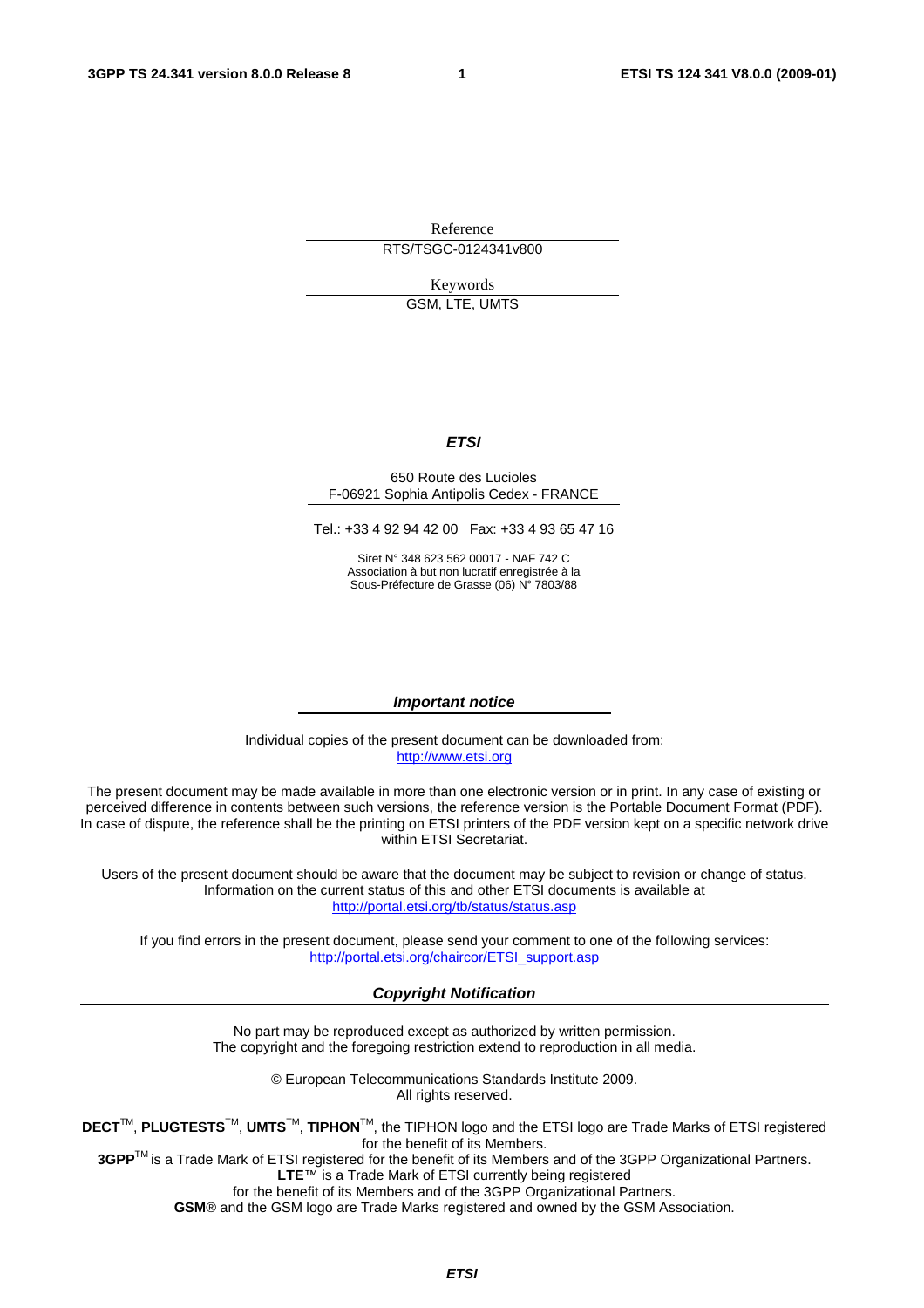# Intellectual Property Rights

IPRs essential or potentially essential to the present document may have been declared to ETSI. The information pertaining to these essential IPRs, if any, is publicly available for **ETSI members and non-members**, and can be found in ETSI SR 000 314: *"Intellectual Property Rights (IPRs); Essential, or potentially Essential, IPRs notified to ETSI in respect of ETSI standards"*, which is available from the ETSI Secretariat. Latest updates are available on the ETSI Web server [\(http://webapp.etsi.org/IPR/home.asp\)](http://webapp.etsi.org/IPR/home.asp).

Pursuant to the ETSI IPR Policy, no investigation, including IPR searches, has been carried out by ETSI. No guarantee can be given as to the existence of other IPRs not referenced in ETSI SR 000 314 (or the updates on the ETSI Web server) which are, or may be, or may become, essential to the present document.

### Foreword

This Technical Specification (TS) has been produced by ETSI 3rd Generation Partnership Project (3GPP).

The present document may refer to technical specifications or reports using their 3GPP identities, UMTS identities or GSM identities. These should be interpreted as being references to the corresponding ETSI deliverables.

The cross reference between GSM, UMTS, 3GPP and ETSI identities can be found under [http://webapp.etsi.org/key/queryform.asp.](http://webapp.etsi.org/key/queryform.asp)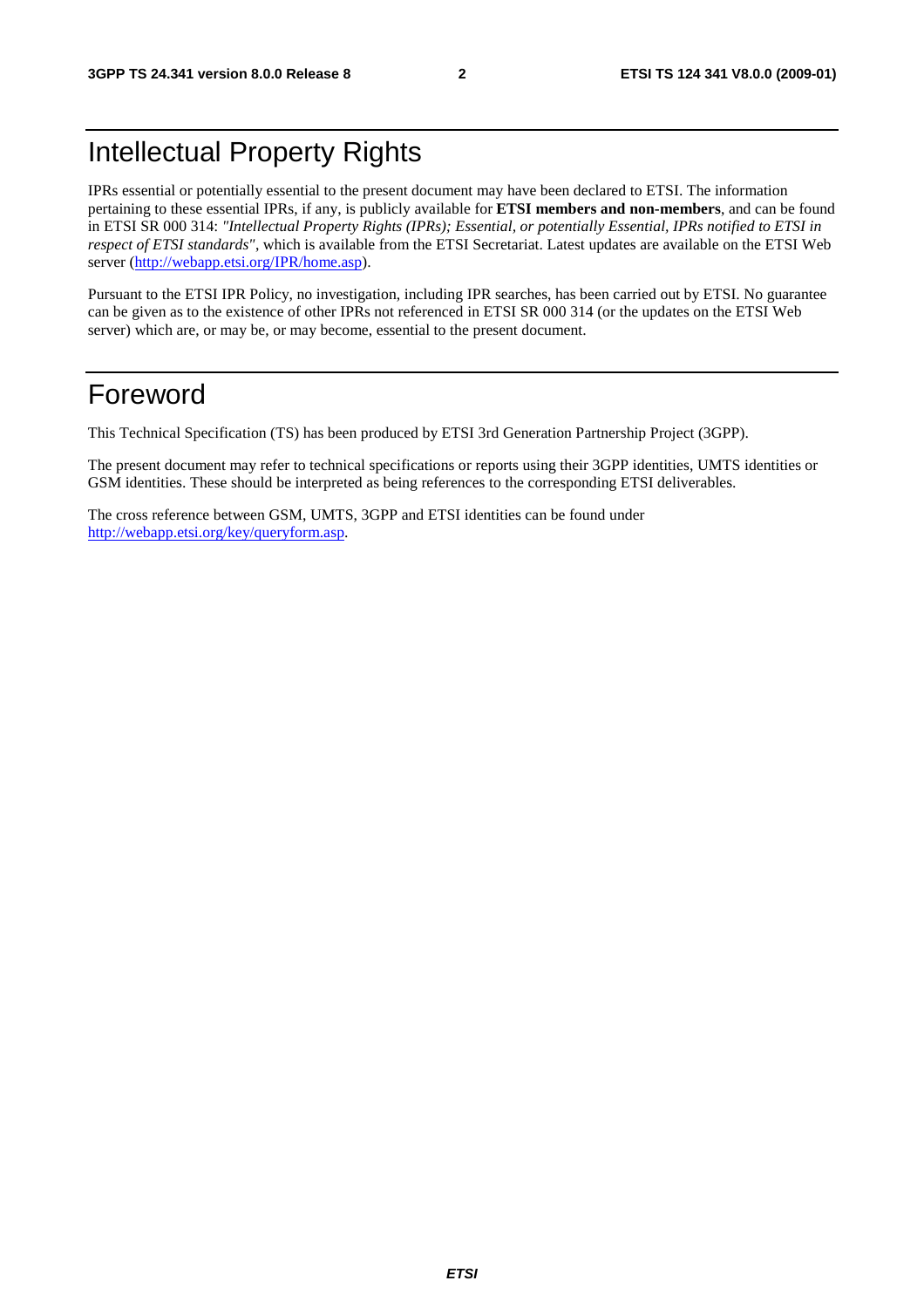$\mathbf{3}$ 

# Contents

| 1                    |                                                                                              |  |  |  |  |  |
|----------------------|----------------------------------------------------------------------------------------------|--|--|--|--|--|
| 2                    |                                                                                              |  |  |  |  |  |
| 3                    |                                                                                              |  |  |  |  |  |
| 3.1                  |                                                                                              |  |  |  |  |  |
| 3.2                  |                                                                                              |  |  |  |  |  |
| 4                    |                                                                                              |  |  |  |  |  |
| 4.1                  |                                                                                              |  |  |  |  |  |
| 4.2                  |                                                                                              |  |  |  |  |  |
| 4.3                  |                                                                                              |  |  |  |  |  |
| 5                    |                                                                                              |  |  |  |  |  |
| 5.1                  |                                                                                              |  |  |  |  |  |
| 5.2                  |                                                                                              |  |  |  |  |  |
| 5.2.1<br>5.2.2       |                                                                                              |  |  |  |  |  |
| 5.3                  |                                                                                              |  |  |  |  |  |
| 5.3.1                |                                                                                              |  |  |  |  |  |
| 5.3.1.1              |                                                                                              |  |  |  |  |  |
| 5.3.1.2              |                                                                                              |  |  |  |  |  |
| 5.3.1.3              |                                                                                              |  |  |  |  |  |
| 5.3.2                |                                                                                              |  |  |  |  |  |
| 5.3.2.1              |                                                                                              |  |  |  |  |  |
| 5.3.2.2<br>5.3.2.3   |                                                                                              |  |  |  |  |  |
| 5.3.2.4              |                                                                                              |  |  |  |  |  |
| 5.3.2.5              |                                                                                              |  |  |  |  |  |
| 5.3.3                |                                                                                              |  |  |  |  |  |
| 5.3.3.1              |                                                                                              |  |  |  |  |  |
| 5.3.3.2              | Indication of SM-over-IP receiver availability status for delivery of short messages11       |  |  |  |  |  |
| 5.3.3.3              |                                                                                              |  |  |  |  |  |
| 5.3.3.4<br>5.3.3.4.1 |                                                                                              |  |  |  |  |  |
| 5.3.3.4.2            |                                                                                              |  |  |  |  |  |
| 5.3.3.4.3            |                                                                                              |  |  |  |  |  |
| 5.3.3.4.4            |                                                                                              |  |  |  |  |  |
|                      | Annex A (normative): Media feature tags defined within the current document 14               |  |  |  |  |  |
| A.1                  |                                                                                              |  |  |  |  |  |
| A.2                  |                                                                                              |  |  |  |  |  |
|                      |                                                                                              |  |  |  |  |  |
|                      | Annex B (informative): Example signalling flows of SMS over IP functionality 15              |  |  |  |  |  |
| B.1                  |                                                                                              |  |  |  |  |  |
| B.2                  |                                                                                              |  |  |  |  |  |
| B.2.1                |                                                                                              |  |  |  |  |  |
| <b>B.2.2</b>         |                                                                                              |  |  |  |  |  |
| B.3                  | Signalling flows demonstrating how IP-SM-GW indicates to HSS the availability of public user |  |  |  |  |  |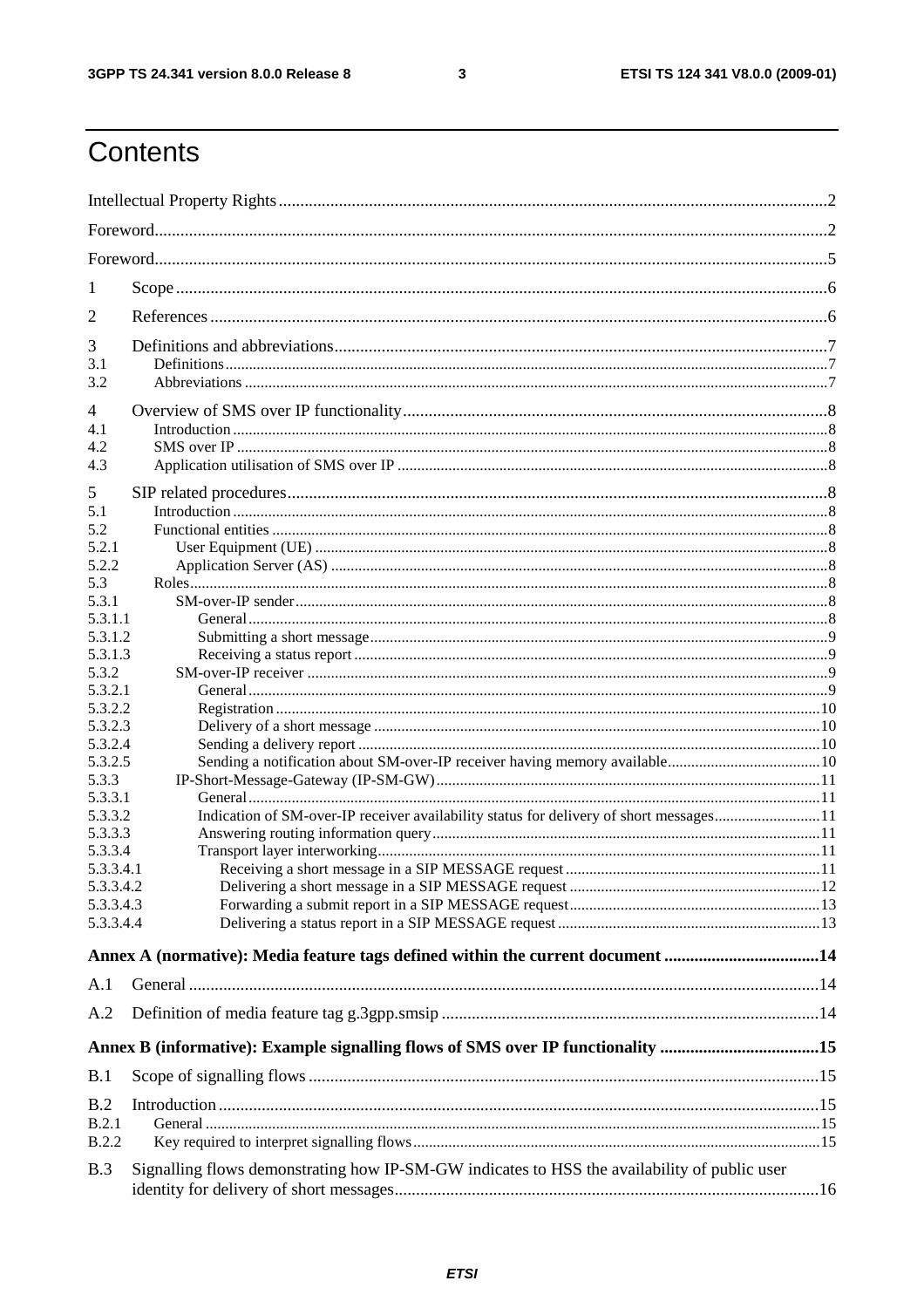| B.4        | Signalling flows demonstrating how IP-SM-GW indicates to HSS the unavailability of UE for |  |  |  |  |
|------------|-------------------------------------------------------------------------------------------|--|--|--|--|
|            |                                                                                           |  |  |  |  |
| <b>B.5</b> | Signalling flows demonstrating successful UE originated SM submit procedure over IP21     |  |  |  |  |
| <b>B.6</b> | Signalling flows demonstrating successful UE terminated SM deliver procedure over IP      |  |  |  |  |
|            |                                                                                           |  |  |  |  |
|            |                                                                                           |  |  |  |  |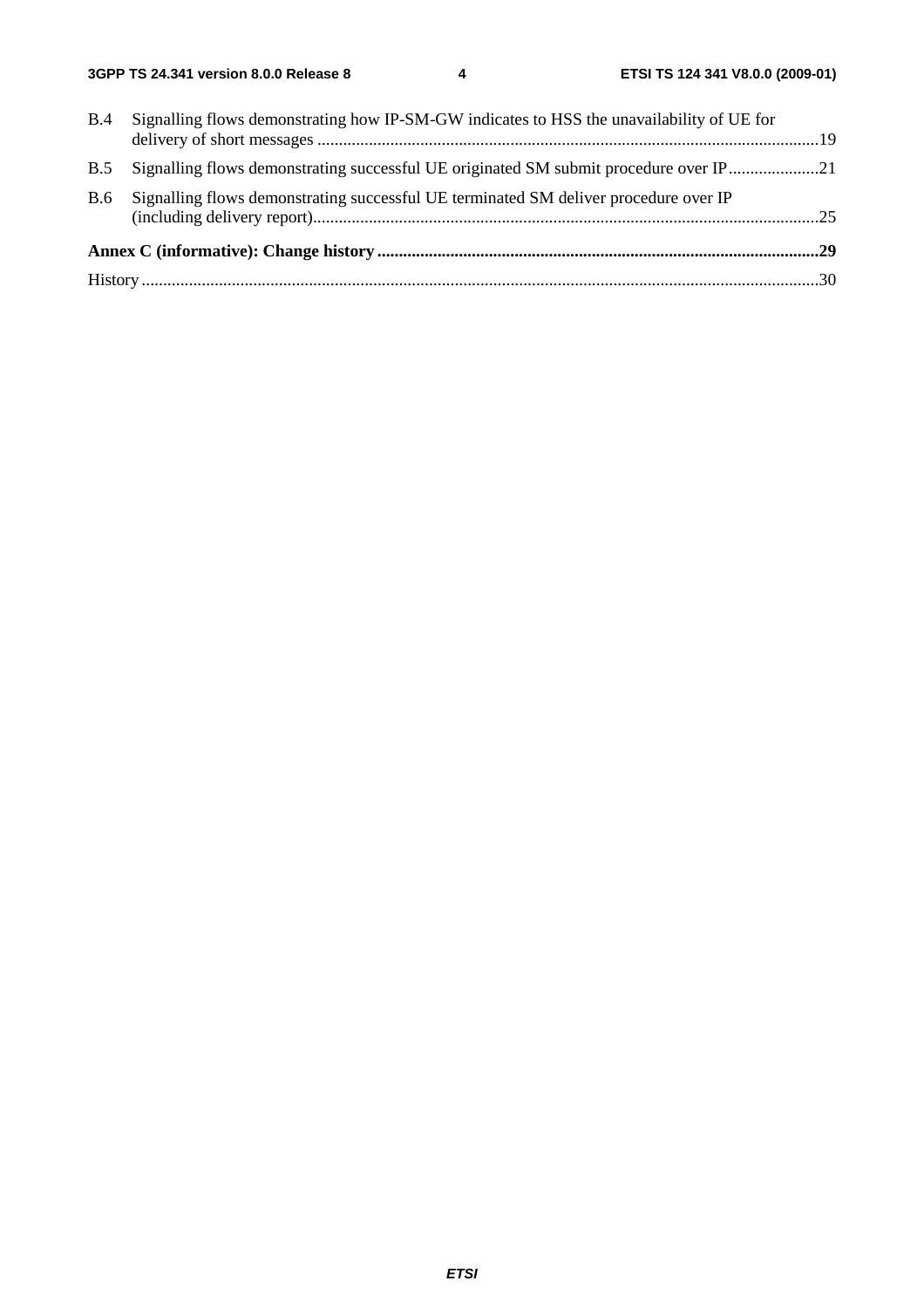## Foreword

This Technical Specification has been produced by the 3<sup>rd</sup> Generation Partnership Project (3GPP).

The contents of the present document are subject to continuing work within the TSG and may change following formal TSG approval. Should the TSG modify the contents of the present document, it will be re-released by the TSG with an identifying change of release date and an increase in version number as follows:

Version x.y.z

where:

- x the first digit:
	- 1 presented to TSG for information;
	- 2 presented to TSG for approval;
	- 3 or greater indicates TSG approved document under change control.
- y the second digit is incremented for all changes of substance, i.e. technical enhancements, corrections, updates, etc.
- z the third digit is incremented when editorial only changes have been incorporated in the document.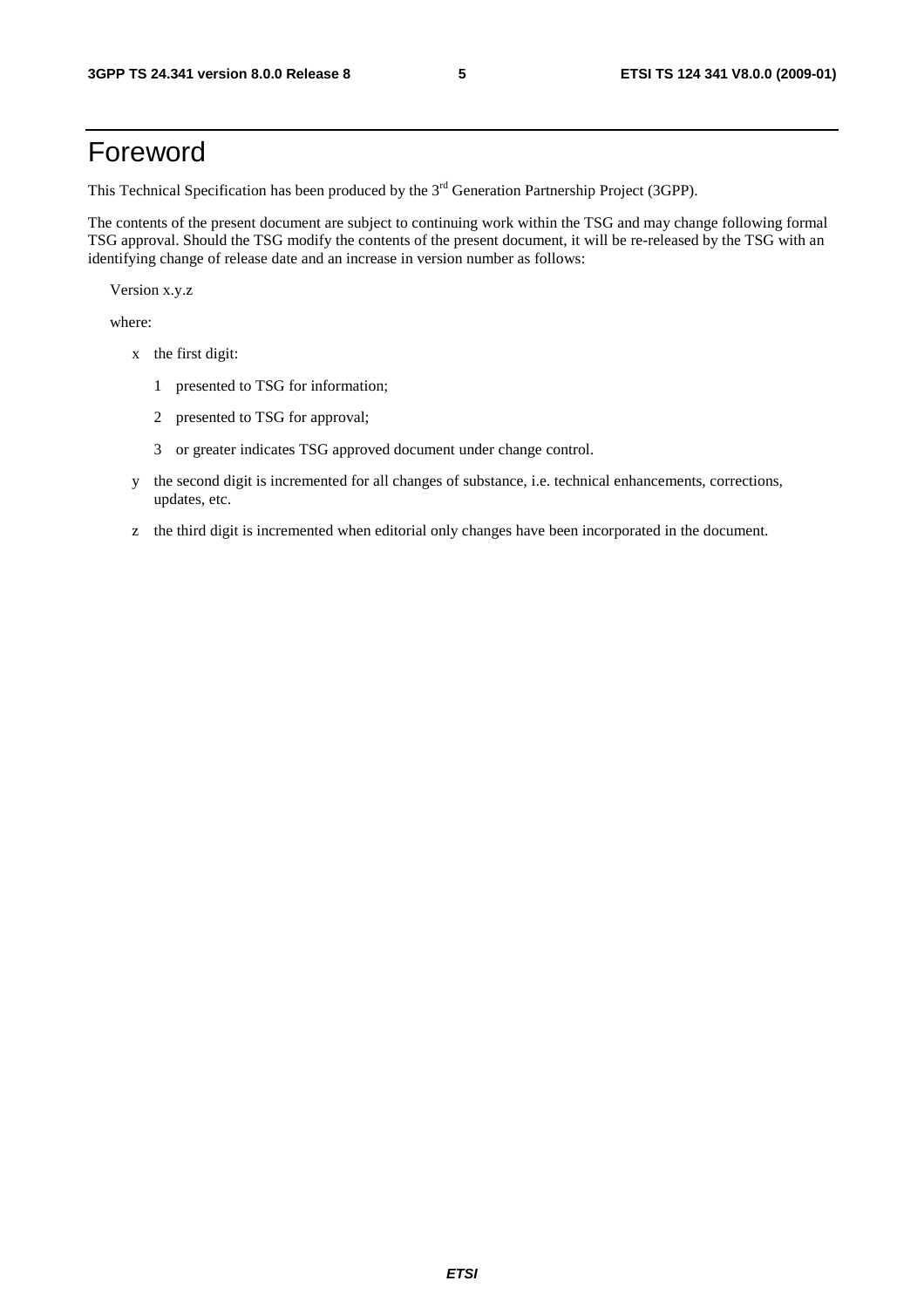# 1 Scope

The present document provides the protocol details for SMS over IP within the IP Multimedia (IM) Core Network (CN) subsystem based on the Session Initiation Protocol (SIP) and SIP Events as defined in 3GPP TS 24.229 [10].

Where possible the present document specifies the requirements for this protocol by reference to specifications produced by the IETF within the scope of SIP and SIP Events, either directly, or as modified by 3GPP TS 24.229 [10].

The present document is applicable to Application Servers (ASs) and User Equipment (UE) providing SMS over IP functionality.

# 2 References

The following documents contain provisions which, through reference in this text, constitute provisions of the present document.

- References are either specific (identified by date of publication, edition number, version number, etc.) or non-specific.
- For a specific reference, subsequent revisions do not apply.
- For a non-specific reference, the latest version applies. In the case of a reference to a 3GPP document (including a GSM document), a non-specific reference implicitly refers to the latest version of that document *in the same Release as the present document*.
- [1] 3GPP TR 21.905: "Vocabulary for 3GPP Specifications".
- [2] 3GPP TS 23.002: "Network Architecture".
- [3] 3GPP TS 23.040: "Technical realization of the Short Message Service (SMS)".
- [4] 3GPP TS 23.140: "Multimedia Messaging Service (MMS); Functional description; Stage 2".
- [5] 3GPP TS 23.204: "Support of SMS over generic 3GPP IP access; Stage 2".
- [6] 3GPP TS 23.218: "IP Multimedia (IM) session handling; IM call model; Stage 2".
- [7] 3GPP TS 23.228: "IP Multimedia Subsystem (IMS); Stage 2".
- [8] 3GPP TS 24.011: "Point-to-Point (PP) Short Message Service (SMS) support on mobile radio interface".
- [9] 3GPP TS 24.228 Release 5: "Signalling flows for the IP multimedia call control based on Session Initiation Protocol (SIP) and Session Description Protocol (SDP); Stage 3".
- [10] 3GPP TS 24.229: "Internet Protocol (IP) multimedia call control protocol based on Session Initiation Protocol (SIP) and Session Description Protocol (SDP); Stage 3".
- [11] 3GPP TS 29.002: "Mobile Application Part (MAP) specification".
- [12] RFC 3261 (June 2002): "SIP: Session Initiation Protocol".
- [13] RFC 3325 (November 2002): "Private Extensions to the Session Initiation Protocol (SIP) for Asserted Identity within Trusted Networks".
- [14] RFC 3428 (December 2002): "Session Initiation Protocol (SIP) Extension for Instant Messaging".
- [15] RFC 3680 (March 2004): "A Session Initiation Protocol (SIP) Event Package for Registrations".
- [16] RFC 3840 (August 2004): "Indicating User Agent Capabilities in the Session Initiation Protocol (SIP)".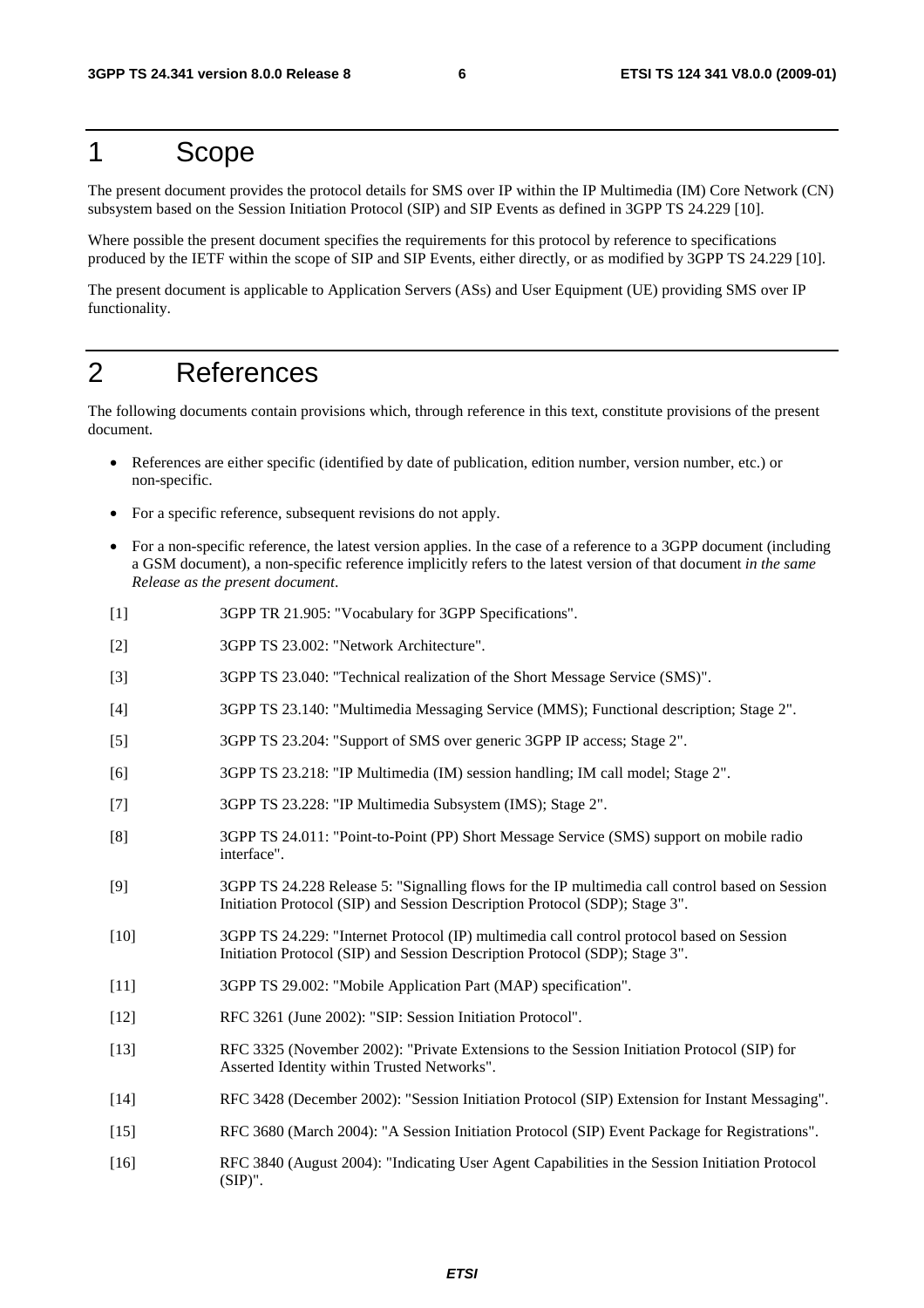[17] RFC 3841 (August 2004): "Caller Preferences for the Session Initiation Protocol (SIP)".

### 3 Definitions and abbreviations

### 3.1 Definitions

For the purposes of the present document, the terms and definitions given in TR 21.905 [1] and the following apply. A term defined in the present document takes precedence over the definition of the same term, if any, in TR 21.905 [1].

**SM-over-IP sender:** the A party that sends an SM using a SIP MESSAGE request including a vnd.3gpp.sms payload (introduced in 3GPP TS 23.140 [4]).

**SM-over-IP receiver:** the B party that receives an SM encapsulated in the vnd.3gpp.sms payload of a SIP MESSAGE request.

For the purposes of the present document, the following terms and definitions given in RFC 3261 [12] apply.

**Header Header field Method Request Response (SIP) transaction Status-code** (see RFC 3261 [12], subclause 7.2) **Tag** (see RFC 3261 [12], subclause 19.3)

For the purposes of the present document, the following terms and definitions given in 3GPP TS 23.002 [2], subclauses 4.1.1.1 and 4a.7 apply:

#### **Call Session Control Function (CSCF) Home Subscriber Server (HSS)**

For the purposes of the present document, the following terms and definitions given in 3GPP TS 23.218 [6], subclause 3.1 apply:

#### **Filter criteria Initial filter criteria**

For the purposes of the present document, the following terms and definitions given in 3GPP TS 23.228 [7], subclauses 4.3.3.1, 4.3.6 and 4.6 apply:

```
Interrogating-CSCF (I-CSCF) 
Public Service Identity (PSI) 
Proxy-CSCF (P-CSCF) 
Serving-CSCF (S-CSCF)
```
### 3.2 Abbreviations

For the purposes of the present document, the abbreviations given in TR 21.905 [1], TS 23.040 [3] and the following apply. An abbreviation defined in the present document takes precedence over the definition of the same abbreviation, if any, in TR 21.905 [1].

AS Application Server IP-SM-GW IP-Short-Message-Gateway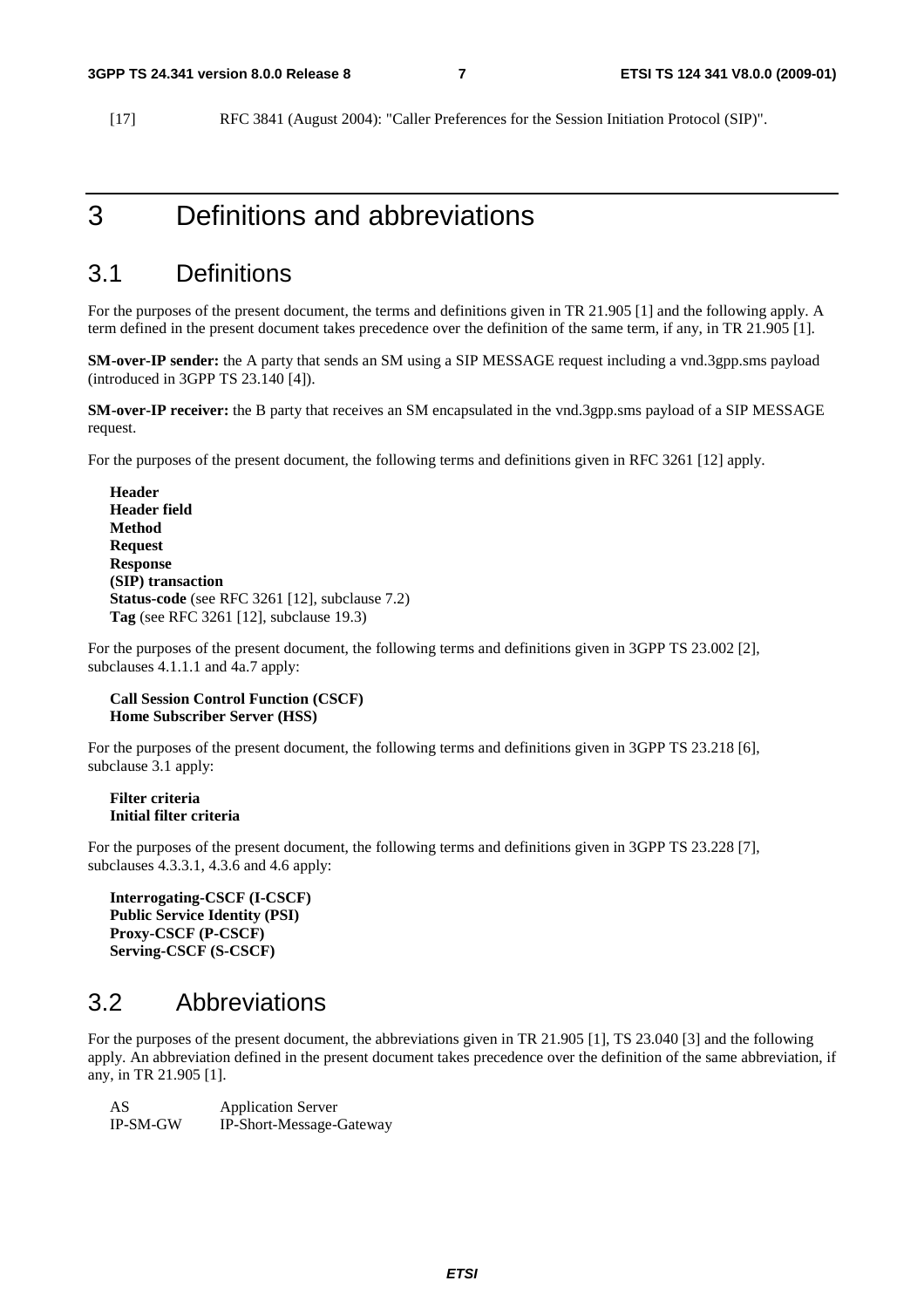# 4 Overview of SMS over IP functionality

### 4.1 Introduction

SMS over IP functionality provides the UE with the capability of sending traditional short messages over IMS network. The architecture for SMS is specified in 3GPP TS 23.040 [3] and for SMS over IP functionality in 3GPP TS 23.204 [5].

### 4.2 SMS over IP

In order to guarantee SMS interoperability the SM-over-IP sender, the SM-over-IP receiver and the IP-SM-GW shall support encapsulation of RPDUs defined in 3GPP TS 24.011 [8], subclause 7.3. The SM-over-IP sender, the SM-over-IP receiver and the IP-SM-GW shall use the MIME type "application/vnd.3gpp.sms" for this purpose.

### 4.3 Application utilisation of SMS over IP

SMS over generic IP access can be used to support all applications and services that use SMS.

## 5 SIP related procedures

5.1 Introduction

### 5.2 Functional entities

### 5.2.1 User Equipment (UE)

A UE may implement the role of an SM-over-IP sender (see subclause 5.3.1) or an SM-over-IP receiver (see subclause 5.3.2).

NOTE: The capability of sending short messages over IP does not affect current limitations, thus the UE is limited to send at most one UE originated SM and to receive at most one UE terminated SM at a time.

### 5.2.2 Application Server (AS)

An AS may implement the role of an IP-SM-GW (see subclause 5.3.3).

### 5.3 Roles

### 5.3.1 SM-over-IP sender

#### 5.3.1.1 General

In addition to the procedures specified in subclause 5.3.1, the SM-over-IP sender shall support the procedures specified in 3GPP TS 24.229 [10] appropriate to the functional entity in which the SM-over-IP sender is implemented. The SMover-IP sender shall build and populate RP-DATA message, containing all the information that a mobile station submitting an SM according to 3GPP TS 24.011 [8] would place, for successful delivery. The SM-over-IP sender shall parse and interpret RP- DATA, RP-ACK and RP-ERROR messages, containing all the information that a mobile station receiving an SM according to 3GPP TS 24.011 [8] would see, in a SM submission or status report.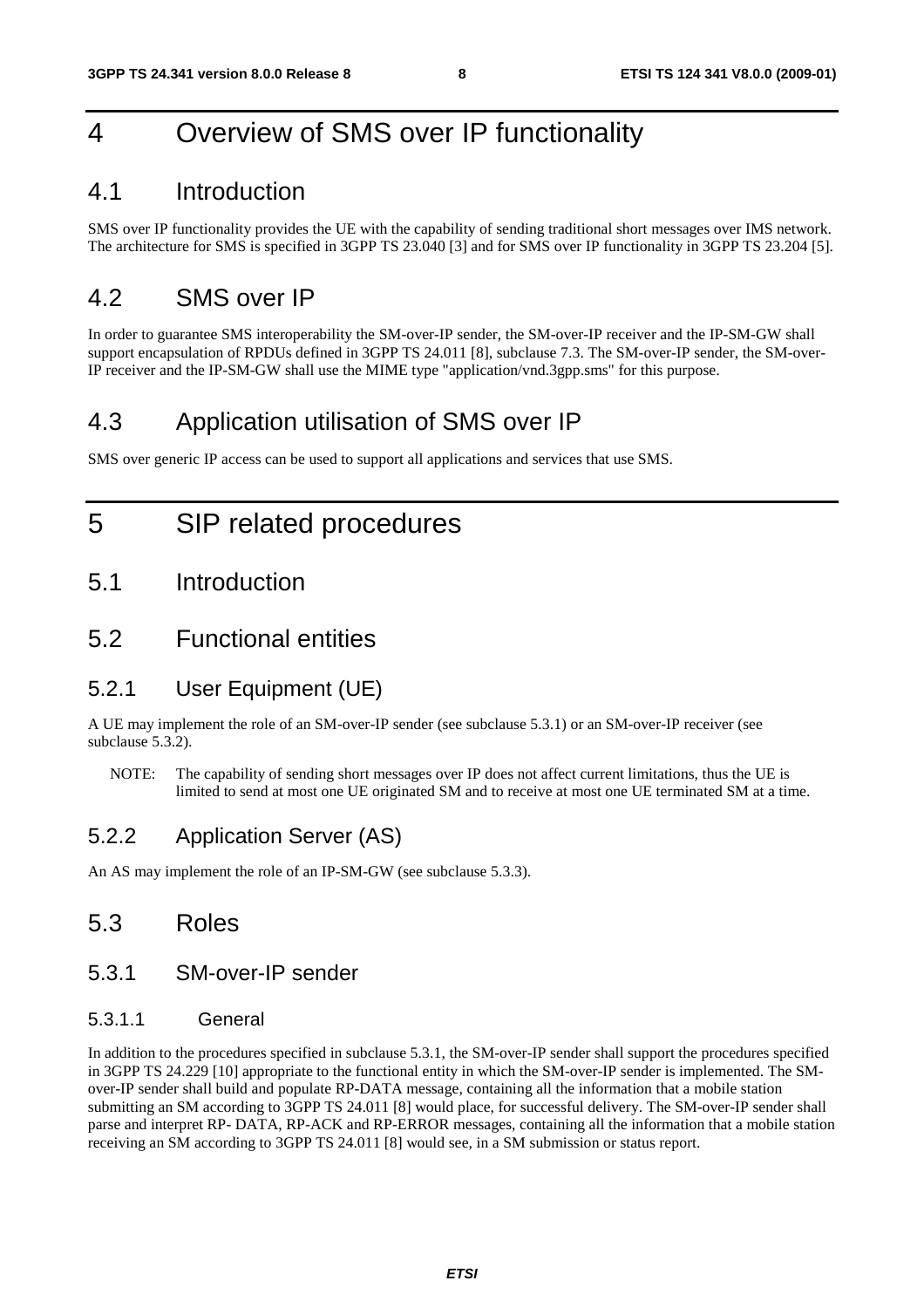#### 5.3.1.2 Submitting a short message

When an SM-over-IP sender wants to submit an SM over IP, the SM-over-IP sender shall send a SIP MESSAGE request with the following information:

- a) the Request-URI, which shall contain the PSI of the SC of the SM-over-IP sender;
- NOTE 1: The PSI of the SC can be SIP URI or tel URI based on operator policy.
- b) the From header, which shall contain a public user identity of the SM-over-IP sender;
- NOTE 2: The IP-SM-GW will have to use an address of the SM-over-IP sender that the SC can process (i.e. an E.164 number). This address will come from a tel URI in a P-Asserted-Identity header (as defined in RFC 3325 [13]) placed in the SIP MESSAGE request by the P-CSCF or S-CSCF.
- NOTE 3: The SM-over-IP sender has to store the Call-ID of the SIP MESSAGE request, so it can associate the appropriate SIP MESSAGE request including a submit report with it.
- c) the To header, which shall contain the SC of the SM-over-IP sender;
- d) the Content-Type header, which shall contain "application/vnd.3gpp.sms"; and
- e) the body of the request shall contain an RP-DATA message as defined in 3GPP TS 24.011 [8], including the SMS headers and the SMS user information encoded as specified in 3GPP TS 23.040 [3].
- NOTE 4: The address of the SC is included in the RP-DATA message content. The address of the SC is configured in the SM-over-IP sender.
- NOTE 5: The SM-over-IP sender will use content transfer encoding of type "binary" for the encoding of the SM in the body of the SIP MESSAGE request.

The SM-over-IP sender may request the SC to return the status of the submitted message. The support of status report capabilities is optional for the SC.

When a SIP MESSAGE request including a submit report in the "vnd.3gpp.sms" payload is received, the SM-over-IP sender shall:

- if SM-over-IP sender supports In-Reply-To header usage and the In-Reply-To header indicates that the request corresponds to a short message submitted by the SM-over-IP sender, generate a 200 (OK) SIP response according to RFC 3428 [14] , otherwise generate a 486 (Not Acceptable here) SIP response according to RFC 3428 [14]. if SM-over-IP sender does not support In-Reply-To header usage generate a 200 (OK) SIP response according to RFC 3428 [14]; and
- extract the payload encoded according to 3GPP TS 24.011 [8] for RP-ACK or RP-ERROR.

#### 5.3.1.3 Receiving a status report

When a SIP MESSAGE request including a status report in the "vnd.3gpp.sms" payload is delivered, the SM-over-IP sender shall:

- generate a SIP response according to RFC 3428 [14];
- extract the payload encoded according to 3GPP TS 24.011 [8] for RP-DATA; and
- create a delivery report for the status report as described in subclause 5.3.2.4. The content of the delivery report is defined in 3GPP TS 24.011 [8].

### 5.3.2 SM-over-IP receiver

#### 5.3.2.1 General

In addition to the procedures specified in subclause 5.3.2, the SM-over-IP receiver shall support the procedures specified in 3GPP TS 24.229 [10] appropriate to the functional entity in which the SM-over-IP receiver is implemented. The SM-over-IP receiver shall build and populate RP-SMMA, RP-ACK, and RP-ERROR messages, containing all the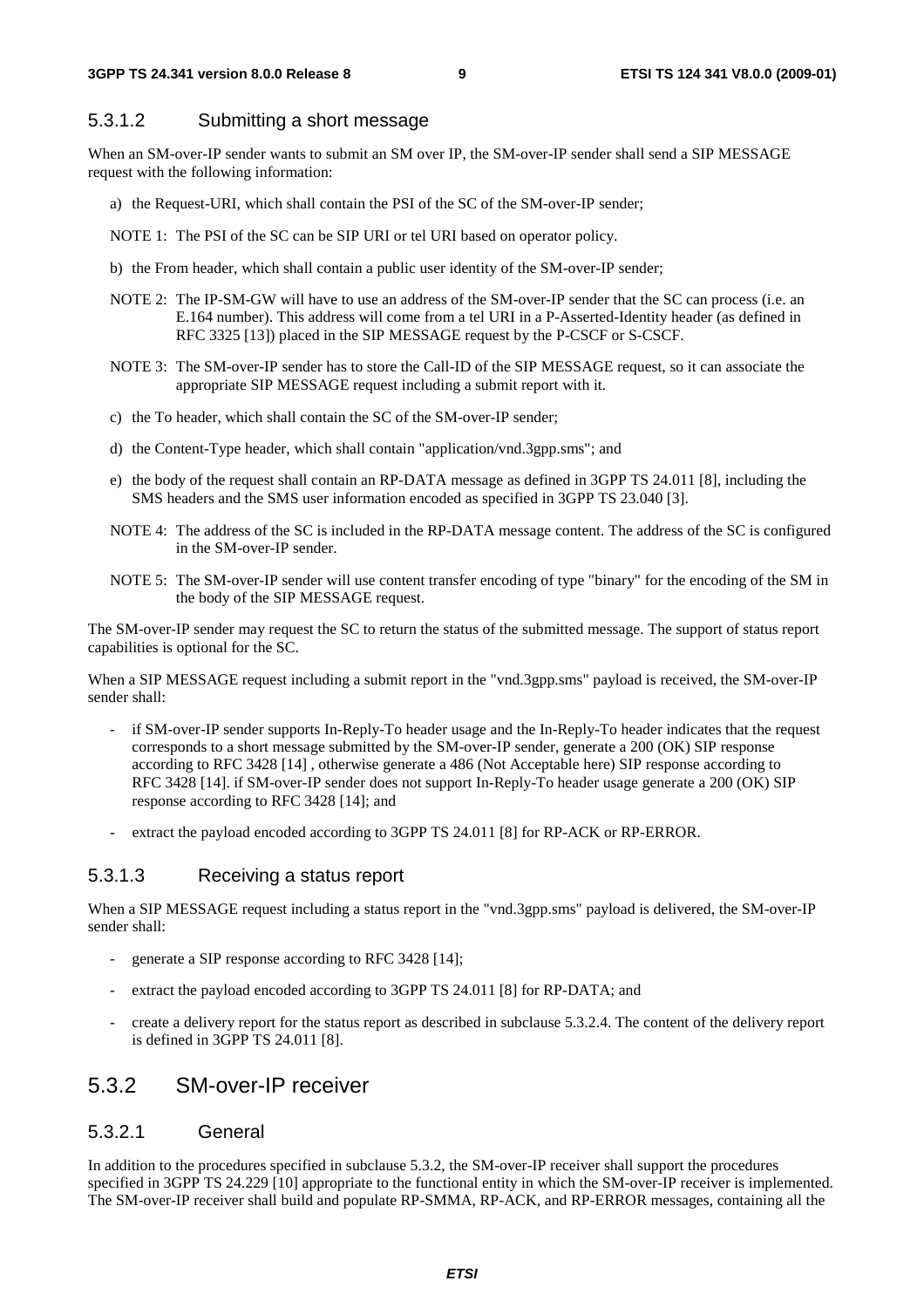information that a mobile station according to 3GPP TS 24.011 [8] would place, for a notification for availability of memory and a delivery report. The SM-over-IP receiver shall parse and interpret RP- DATA message, containing all the information that a mobile station receiving an SM according to 3GPP TS 24.011 [8] would see, in a SM delivery.

#### 5.3.2.2 Registration

On sending a REGISTER request, the SM-over-IP receiver shall indicate its capability to receive traditional short messages over IMS network by including a "+g.3gpp.smsip" parameter into the Contact header according to RFC 3840 [16].

#### 5.3.2.3 Delivery of a short message

When a SIP MESSAGE request including a short message in the "vnd.3gpp.sms" payload is delivered, the SM-over-IP receiver shall:

- generate a SIP response according to RFC 3428 [14];
- extract the payload encoded according to 3GPP TS 24.011 [8] for RP-DATA; and
- create a delivery report as described in subclause 5.3.2.4. The content of the report is defined in 3GPP TS 24.011 [8].

#### 5.3.2.4 Sending a delivery report

When an SM-over-IP receiver wants to send an SM delivery report over IP, the SM-over-IP receiver shall send a SIP MESSAGE request with the following information:

- a) the Request-URI, which shall contain the IP-SM-GW;
- NOTE 1: The address of the IP-SM-GW is received in the P-Asserted-Identity header in the SIP MESSAGE request including the delivered short message.
- b) the From header, which shall contain a public user identity of the SM-over-IP receiver.
- c) the To header, which shall contain the IP-SM-GW;
- b) the Content-Type header shall contain "application/vnd.3gpp.sms"; and
- c) the body of the request shall contain the RP-ACK or RP-ERROR message for the SM delivery report, as defined in 3GPP TS 24.011 [8].
- NOTE 2: The SM-over-IP sender will use content transfer encoding of type "binary" for the encoding of the SM in the body of the SIP MESSAGE request.

#### 5.3.2.5 Sending a notification about SM-over-IP receiver having memory available

When an SM-over-IP receiver wants to send a notification about UE having memory available, the SM-over-IP receiver shall send a SIP MESSAGE request with the following information:

- a) the Request-URI, which shall contain the IP-SM-GW;
- NOTE 1: The address of the IP-SM-GW is received in the P-Asserted-Identity in the SIP MESSAGE request that included the short message the UE could not store.
- b) the From header, which shall contain a public user identity of the SM-over-IP receiver;
- c) the To header, which shall contain the IP-SM-GW;
- d) the Content-Type header shall contain "application/vnd.3gpp.sms"; and
- e) the body of the request shall contain an RP-SMMA message, see 3GPP TS 24.011 [8], including the SMS headers and the SMS user information encoded as specified in 3GPP TS 23.040 [3].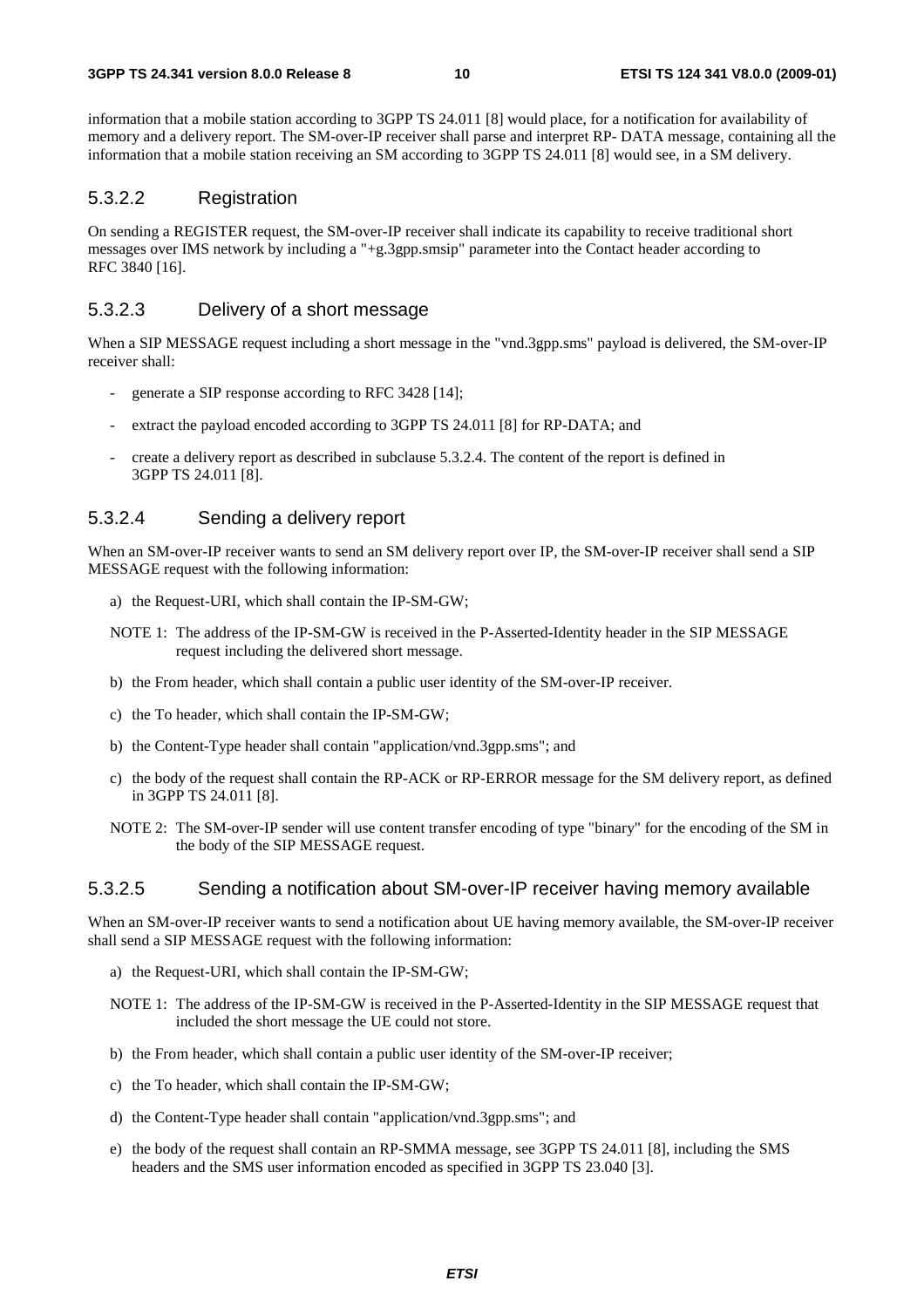NOTE 2: The SM-over-IP receiver will use content transfer encoding of type "binary" for the encoding of the SMS in the body of the SIP MESSAGE request.

### 5.3.3 IP-Short-Message-Gateway (IP-SM-GW)

#### 5.3.3.1 General

An IP-SM-GW is an entity that provides the protocol interworking for the submission of short messages from the SMover-IP sender to the SC, for the delivery of short messages from the SC to the SM-over-IP receiver, and for the SMS-Status Reports from the SC to the SM-over-IP sender.

In addition to the procedures specified in subclause 5.3.3, the IP-SM-GW shall support the procedures specified in subclause 5.7 in 3GPP TS 24.229 [10].

### 5.3.3.2 Indication of SM-over-IP receiver availability status for delivery of short messages

NOTE 1: If operator policy does not require the indication the availability status of public user identity for receiving SMS over IP messages, then IP-SM-GW will not receive third-party REGISTER request.

Upon receipt of a third-party REGISTER request, the IP-SM-GW shall:

- send a 200 (OK) response for the REGISTER request;
- store the MSISDN sent in the message body of the REGISTER request within the <service-info $>$ XML element; and

NOTE 2: The actual format is transparent to the S-CSCF.

subscribe to the reg event package for the public user identity registered at the user's registrar (S-CSCF) as described in RFC 3680 [15].

Upon receipt of a NOTIFY request the IP-SM-GW shall check the availability status for receiving SMS over IP messages, i.e. if the public user identity has a contact registered with the ability to receive SMS over IP messages. If the availability status of the public user identity for receiving SMS over IP messages has changed, the IP-SM-GW shall start a data update procedure to the HSS as specified in 3GPP TS 29.002 [11] to indicate that the MSISDN registered with it is available/unavailable for delivery of SMS.

#### 5.3.3.3 Answering routing information query

If a routing information query is received from the HSS/HLR, the IP-SM-GW shall extract the MSISDN of the SMover-IP receiver (destination UE) from the received message. If the IP-SM-GW has information about a public user identity associated with the MSISDN, the IP-SM-GW shall return the address of itself to the SMS-GMSC that originated the routing information query.

If the IP-SM-GW has no information related to the MSISDN of the SM-over-IP receiver (destination UE), the IP-SM-GW shall query the HSS/HLR for routing information and send the received information (MSC and/or SGSN address) to the SMS-GMSC that originated the routing information query.

NOTE: The address of the SMS-GMSC is available in the received routing information query.

5.3.3.4 Transport layer interworking

#### 5.3.3.4.1 Receiving a short message in a SIP MESSAGE request

NOTE 1: The SIP MESSAGE received from the SM-over-IP sender/receiver will include a P-Asserted-Identity header (as defined in RFC 3325 [13]) containing a tel URI of the SM-over-IP sender/receiver and will contain either a short message (RP-DATA), or a notification for availability of memory (RP-SMMA), or a delivery report (RP-ACK or RP-ERROR).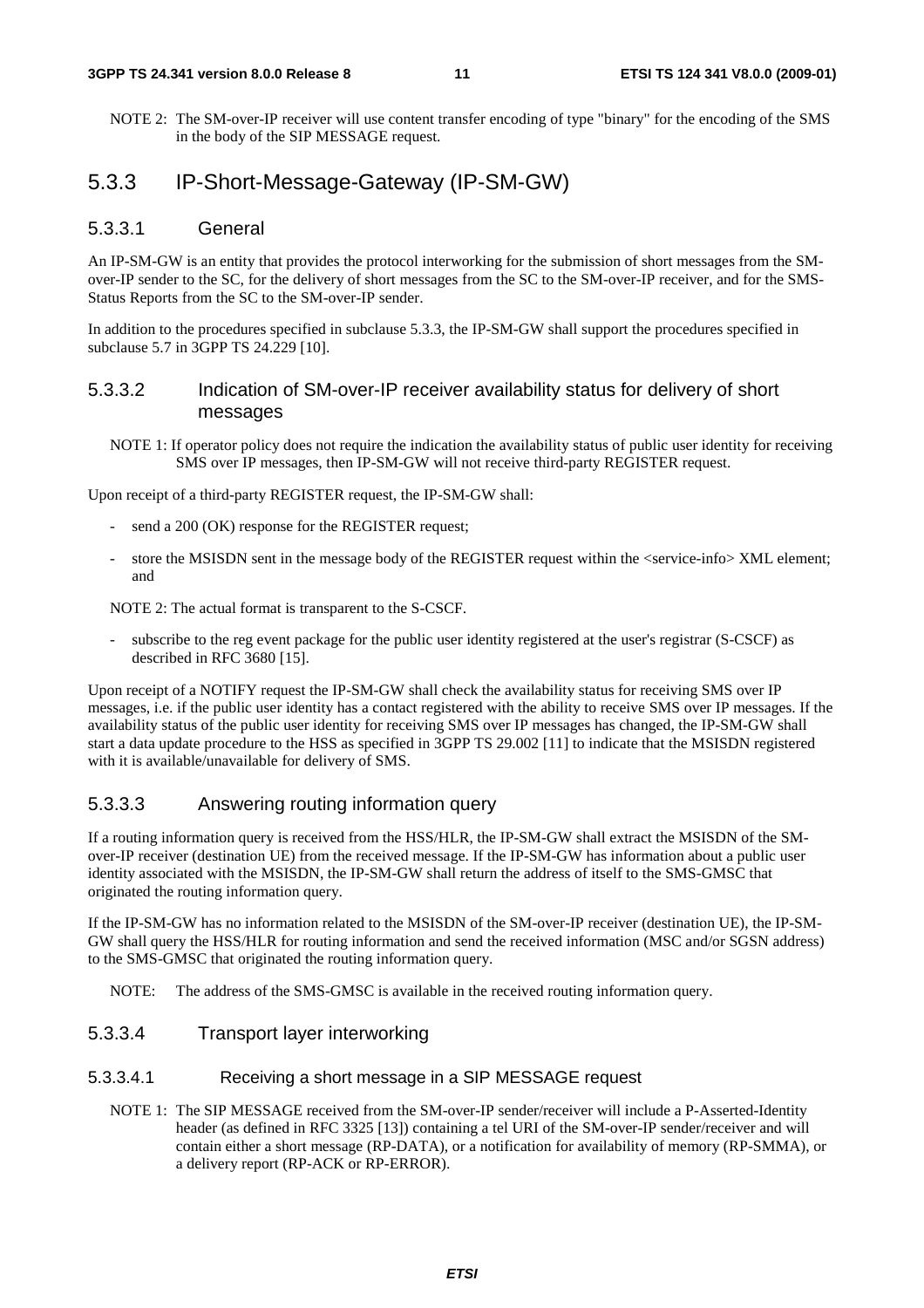If a SIP MESSAGE request including "vnd.3gpp.sms" payload is received from the SM-over-IP sender/receiver, the IP-SM-GW shall:

- 1) respond with a 202 (Accepted) response;
- 2) extract and validate the format of the SC address from the received payload as defined in 3GPP TS 24.011 [8] and 3GPP TS 23.040 [3];
- 3) extract the RPDU type (see 3GPP TS 24.011 [8]) from the received payload;
- 4) add the MSISDN of the SM-over-IP receiver to the RP International Mobile Subscriber Identity field if the received payload is a notification for availability of memory. If the MSISDN of the SM-over-IP receiver is not available then insert the tel URI received in a P-Asserted-Identity header (as defined in RFC 3325 [13]) placed in the SIP MESSAGE request by the P-CSCF or S-CSCF; and

NOTE 2: The MSISDN is not available if the registration is not required according to the operator policy.

- 5) include the RPDU type in the appropriate message to
	- the SC via SMS-IWMSC in case of a short message;
	- the SC via SMS-GMSC in case of a delivery report; or
	- the HSS in case of a notification for availability of memory.

If step 2) or 3) above fails for message that contains RPDU with RP-DATA or RP-SMMA content, the IP-SM-GW shall send a SIP MESSAGE request with the following information:

- a) the Request-URI, containing the sending user"s URI;
- b) the Content-Type header, set to "application/vnd.3gpp.sms"; and
- c) the body of the request containing an RP-ERROR message including an appropriate error code as defined in 3GPP TS 24.011 [8].
- NOTE 3: The IP-SM-GW will use content transfer encoding of type "binary" for the encoding of the SM in the body of the SIP MESSAGE request.

#### 5.3.3.4.2 Delivering a short message in a SIP MESSAGE request

If a short message is received from the SMS-GMSC, the IP-SM-GW shall extract the IMSI of the SM-over-IP receiver from the received message. Then the IP-SM-GW shall send a SIP MESSAGE request with the following information:

- a) the Request-URI, which shall contain a public user identity of the SM-over-IP receiver associated with the received IMSI;
- b) the Accept-Contact header, which shall contain a "+g.3gpp.smsip" parameter and the "explicit" and "require" tags according to RFC 3841 [17];
- c) the Request-Disposition header which shall contain the "no-fork" directive;
- d) the P-Asserted-Identity header which shall contain the SIP URI of the IP-SM-GW;
- e) the Content-Type header which shall contain "application/vnd.3gpp.sms"; and
- f) the body of the request which shall contain an RP-DATA message as defined in 3GPP TS 24.011 [8], including the SMS headers and the SMS user information encoded as specified in 3GPP TS 23.040 [3].
- NOTE: The IP-SM-GW will use content transfer encoding of type "binary" for the encoding of the SM in the body of the SIP MESSAGE request.

If the IP-SM-GW can not deliver the short message successfully, the IP-SM-GW shall construct and send a proper delivery report to SC via SMS-GMSC.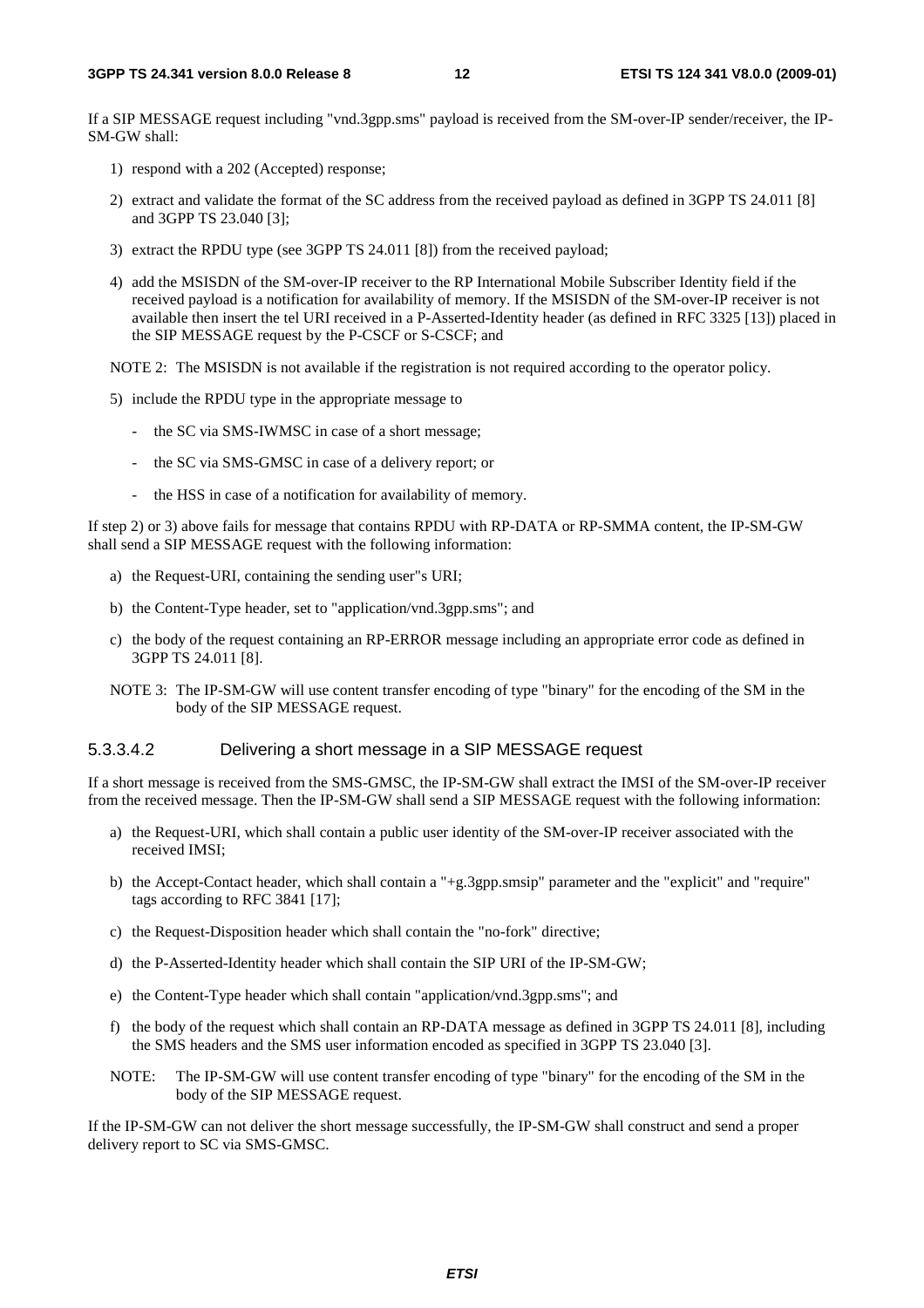#### 5.3.3.4.3 Forwarding a submit report in a SIP MESSAGE request

If an SM submit report is received from the SMS-IWMSC, the IP-SM-GW shall retrieve the IMSI of the SM-over-IP sender from the existing MAP context. Then the IP-SM-GW shall obtain a corresponding public user identity and send a SIP MESSAGE request with the following information:

- a) the Request-URI, which shall contain a public user identity of the SM-over-IP sender;
- b) the Request-Disposition header which shall contain the "fork" and optionally the "parallel" directives;
- c) the In-Reply-To header which shall contain the Call-Id of the SIP MESSAGE request that included the submitted short message;
- d) the P-Asserted-Identity header which shall contain the SIP URI of the IP-SM-GW;
- e) the Content-Type header which shall contain "application/vnd.3gpp.sms"; and
- f) the body of the request which shall contain an RP-ACK or RP-ERROR message as defined in 3GPP TS 24.011 [8].
- NOTE: The IP-SM-GW will use content transfer encoding of type "binary" for the encoding of the SM in the body of the SIP MESSAGE request.

#### 5.3.3.4.4 Delivering a status report in a SIP MESSAGE request

If a status report is received from the SMS-GMSC, the IP-SM-GW shall extract the IMSI of the SM-over-IP sender from the received message. Then the IP-SM-GW shall send a SIP MESSAGE request with the following information:

- a) the Request-URI, which shall contain a public user identity of the SM-over-IP sender associated with the received IMSI;
- b) the Accept-Contact header, which shall contain a "+g.3gpp.smsip" parameter and the "explicit" and "require" tags according to RFC 3841 [17];
- c) the Request-Disposition header which shall contain the "no-fork" directive;

NOTE 1: The status report is always sent to the SMS capable UE that registered with the highest q value.

- d) the Content-Type header which shall contain "application/vnd.3gpp.sms"; and
- e) the body of the request which shall contain an RP-DATA message as defined in 3GPP TS 24.011 [8], including the SMS headers and the SMS user information encoded as specified in 3GPP TS 23.040 [3].
- NOTE 2: The IP-SM-GW will use content transfer encoding of type "binary" for the encoding of the SM in the body of the SIP MESSAGE request.

If the IP-SM-GW can not deliver the status report successfully, the IP-SM-GW shall construct and send a proper delivery report to SC via SMS-GMSC.

NOTE 3: The SM-over-IP sender will acknowledge the status report with a delivery report.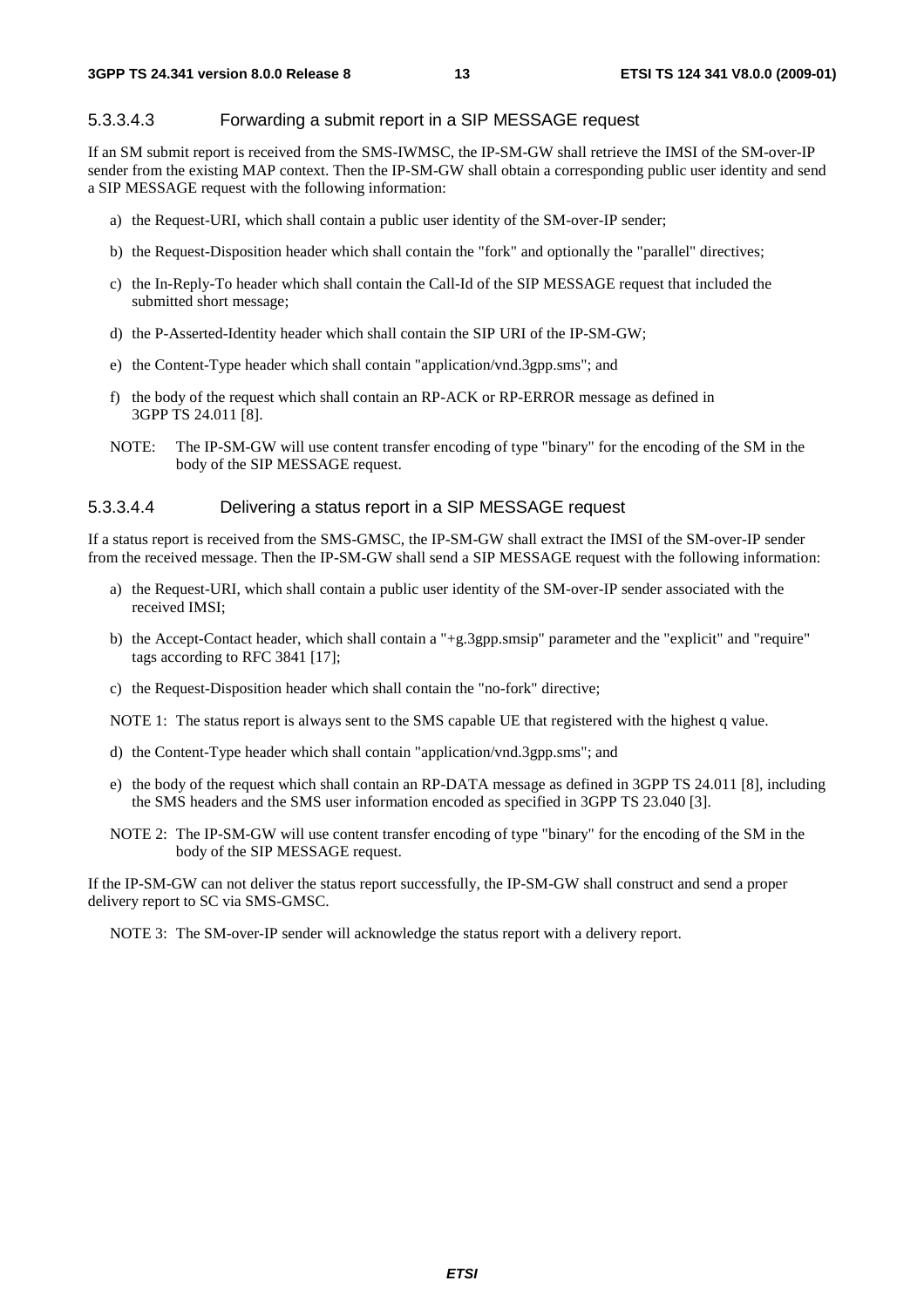# Annex A (normative): Media feature tags defined within the current document

# A.1 General

This subclause describes the media feature tag definitions that are applicable for the 3GPP IM CN Subsystem for the realisation of SMS over IP.

# A.2 Definition of media feature tag g.3gpp.smsip

Media feature tag name: g.3gpp.smsip

ASN.1 Identifier: 1.3.6.1.8.2.3

Summary of the media feature indicated by this tag: This feature-tag indicates that the device is capable of accepting SMS messages via SIP.

Values appropriate for use with this media feature tag: Boolean.

The media feature tag is intended primarily for use in the following applications, protocols, services, or negotiation mechanisms: This media feature tag is most useful within SIP for noting the SMS capabilities of a device, such as a phone or PDA.

Examples of typical use: Indicating that a mobile phone can receive short message encapsulated in a SIP MESSAGE request.

Related standards or documents: 3GPP TS 24.341: "Support of SMS over IP networks, stage 3"

Security Considerations: Security considerations for this media feature tag are discussed in subclause 11.1 of RFC 3840 [16].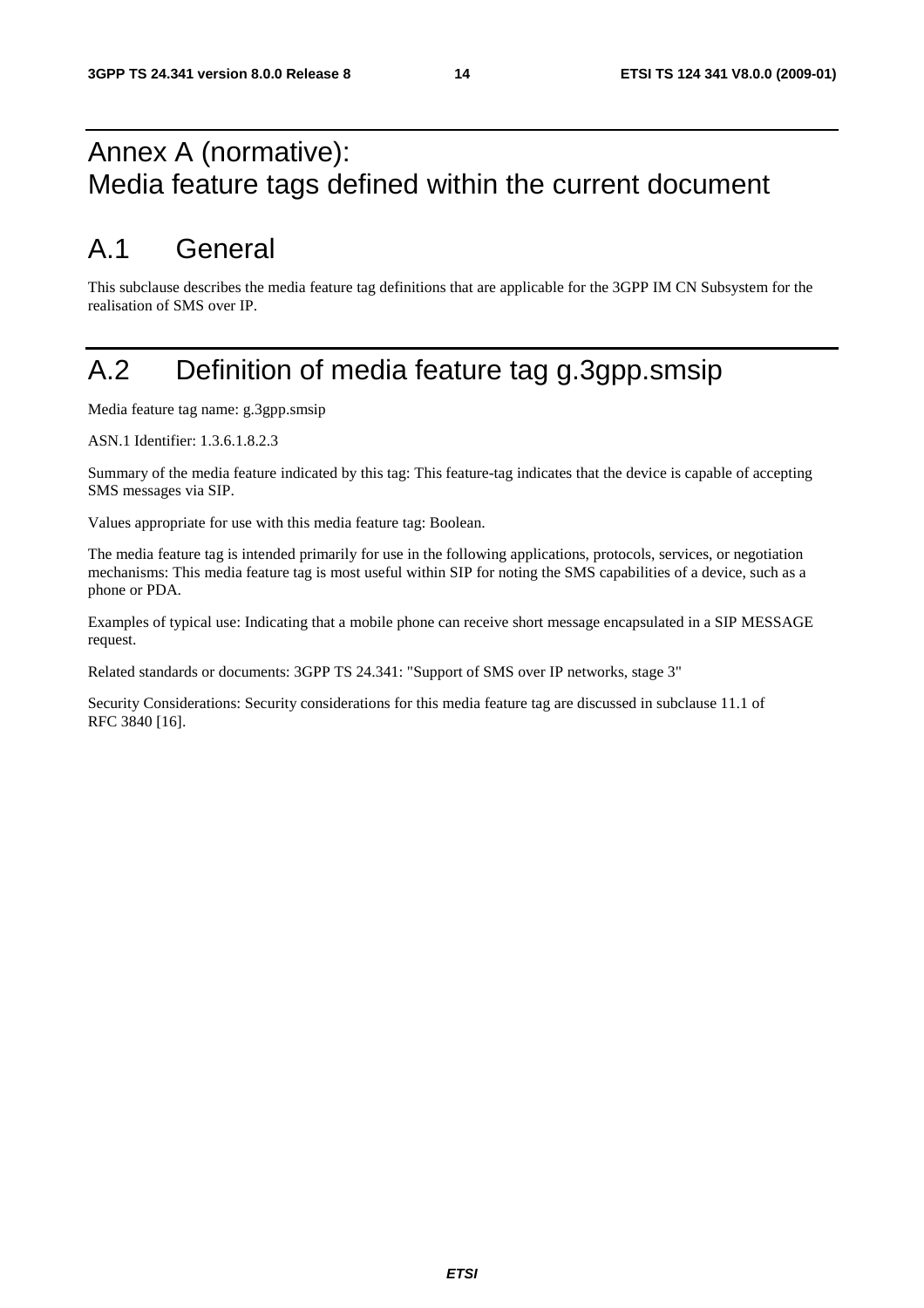# Annex B (informative): Example signalling flows of SMS over IP functionality

# B.1 Scope of signalling flows

This annex gives examples of signalling flows for the SMS over IP within the IP Multimedia (IM) Core Network (CN) subsystem based on the Session Initiation Protocol (SIP) and SIP Events.

These signalling flows provide detailed signalling flows, which expand on the overview information flows provided in 3GPP TS 23.204 [5].

# B.2 Introduction

### B.2.1 General

The signalling flows provided in this annex follow the methodology developed in 3GPP TS 24.228 [9]. The following additional considerations apply:

- a) 3GPP TS 24.228 [9] shows separate signalling flows with no configuration hiding between networks, and with configuration hiding between networks. There is no SMS over IP specific functionality associated with this hiding, and therefore such separate signalling flows are not show in the present document; and
- b) 3GPP TS 24.228 [9] does not show the functionality between the S-CSCF and the AS. As the SMS over IP functionality depends on the functionality provided by an AS, the signalling flows between S-CSCF and AS are shown in the present document.

## B.2.2 Key required to interpret signalling flows

The key to interpret signalling flows specified in 3GPP TS 24.228 [9] subclauses 4.1 and 4.2 applies with the additions specified below.

- ipsmgw.home1.net, ipsmgw.home2.net: IP-SM-GW in the home network of the SM-over-IP sender/receiver;
- sc.home1.net: PSI of the SC of the SM-over-IP sender
- user1\_public1@home1.net: SM-over-IP sender; and
- user2\_public2@home2.net: SM-over-IP receiver.

As in 3GPP TS 24.228 [9], in order to differentiate between SIP methods and other protocol messages, the message name is preceded with the associated protocol for all non-SIP messages.

Each signalling flow table contains descriptions for headers where the content of the header is new to that signalling flow, as is already performed in 3GPP TS 24.228 [9].

However, 3GPP TS 24.228 [9] includes extensive descriptions for the contents of various headers following each of the tables representing the contents of the signalling flows. Where the operation of the header is identical to that shown in 3GPP TS 24.228 [9], then such text is not reproduced in the present document.

Additional text may also be found on the contents of headers within 3GPP TS 24.228 [9] in addition to the material shown in the present document.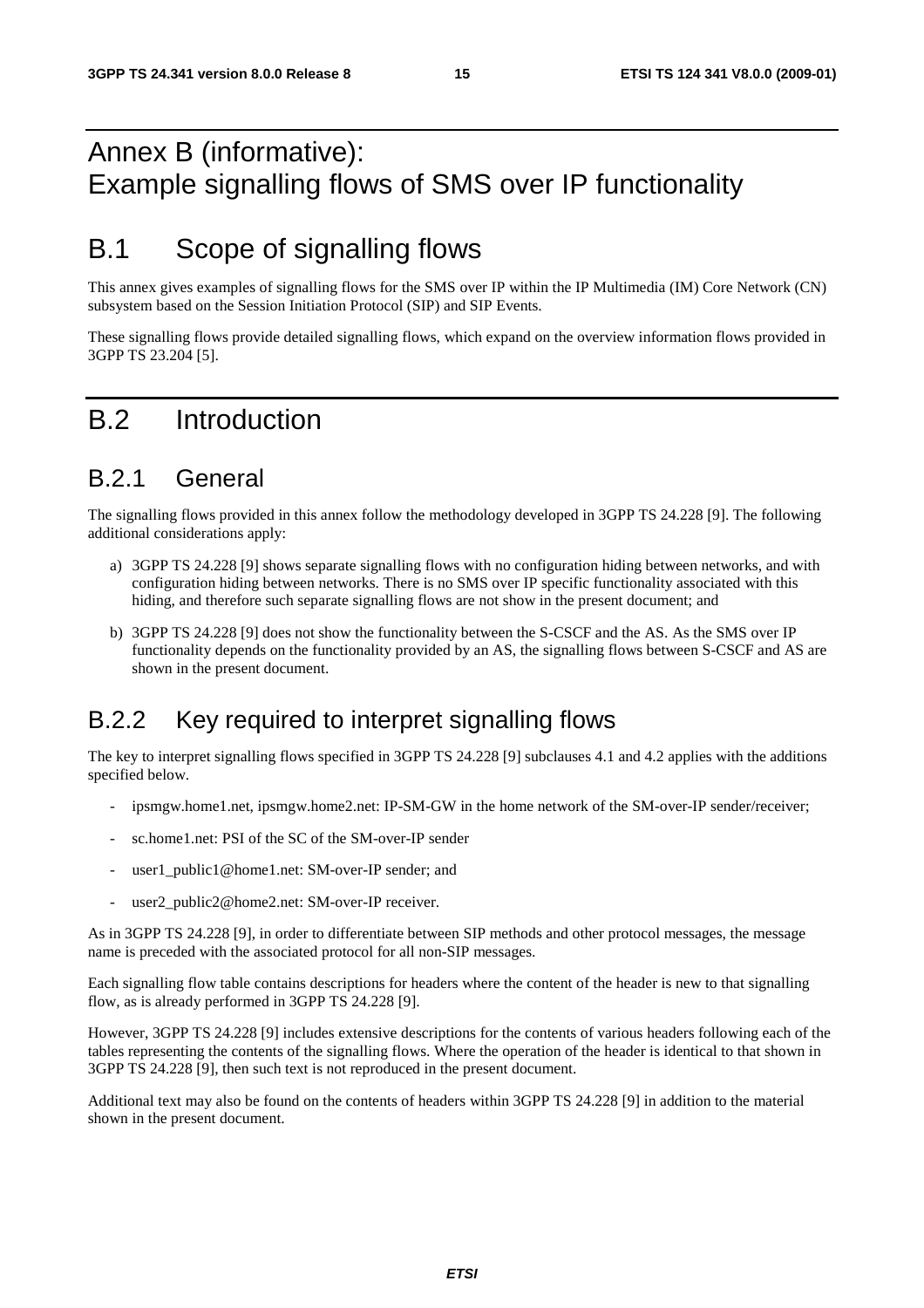B.3 Signalling flows demonstrating how IP-SM-GW indicates to HSS the availability of public user identity for delivery of short messages



**Figure B.3-1: IP-SM-GW registration signalling** 

Figure B.3-1 shows the registration signalling flow for the scenario when IP-SM-GW registers to HSS. The details of the signalling flows are as follows:

#### 1. **See 3GPP TS 24.228 [9], subclause 6.2 steps 1 through 22**

NOTE 1: 3GPP TS 24.228 [9] contains Rel-5 registration; additional parameters might appear in Rel-7 registration.

#### 2. **Initial filter criteria**

 The S-CSCF analyses the incoming request against the initial filter criteria and decides to send a third-party REGISTER request to the IP-SM-GW. Initial Filter Criteria for IP-SM-GW includes a Service Information that contains the MSISDN belonging to "sip:user1\_public1@home1.net".

#### 3. **REGISTER request (S-CSCF to IP-SM-GW) - see example in table B.3-1**

This signalling flow forwards the REGISTER request from the S-CSCF to the IP-SM-GW.

#### **Table B.3-1: REGISTER request (S-CSCF to IP-SM-GW)**

```
REGISTER sip:ipsmgw.home1.net SIP/2.0 
Via: SIP/2.0/UDP sip:scscf1.home1.net 
Max-Forwards: 70 
P-Access-Network-Info: 
P-Visited-Network-ID: 
P-Charging-Vector: 
P-Charging-Function-Addresses: 
From: <sip:scscf1.home1.net>;tag=14142 
To: <sip:user1_public1@home1.net> 
Contact: <sip:scscf1.home1.net> 
Expires: 600000 
Call-ID: apb03a0s09dkjdfglkj49112
```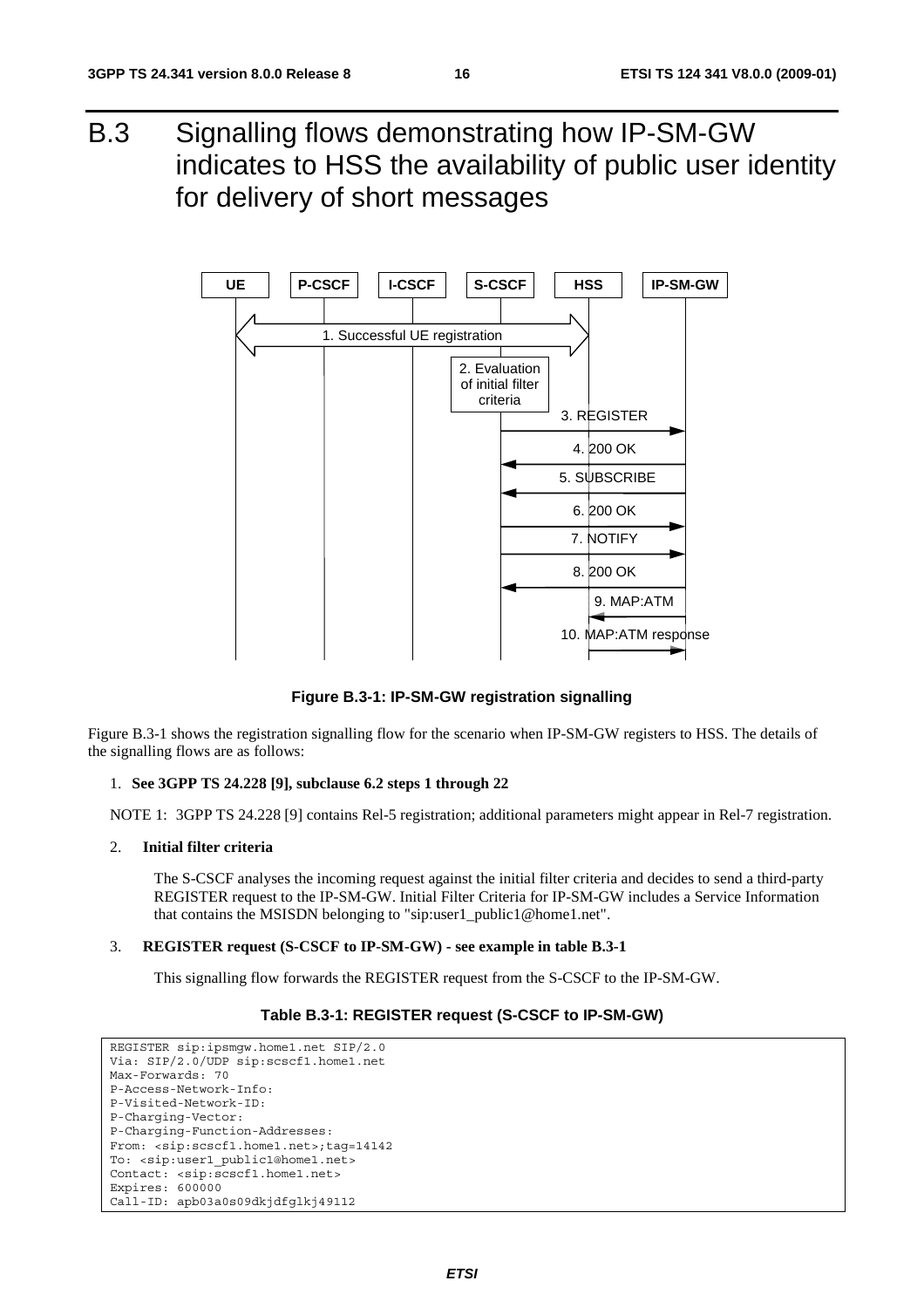```
CSeq: 43 REGISTER 
Content-Type: application/3gpp-ims+xml 
Content-Length: (...) 
<?xml version="1.0"?> 
<ims-3gpp version ="1"> 
<service-info> "MSISDN=11111111" </service-info> 
</ims-3gpp>
```

```
Editor"s Note: No '<!DOCTYPE ims-3gpp SYSTEM "ims-3gpp.dtd">' line is included in the example above. It is 
          FFS whether it can be assumed that the DTD defined in subclause 7.6.2 of 3GPP TS 24.229 [10] will be 
          stored on every 3GPP node.
```
#### 4. **200 OK response (IP-SM-GW to S-CSCF) - see example in table B.3-2**

The IP-SM-GW sends a 200 (OK) response to the S-CSCF indicating that registration was successful.

#### **Table B.3-2: 200 OK response (IP-SM-GW to S-CSCF)**

```
SIP/2.0 200 OK 
Via: SIP/2.0/UDP sip:scscf1.home1.net 
From: 
To: 
Call-ID: 
Contact: <sip:scscf1.home1.net>;expires=600000 
CSeq: 
Date: Wed, 11 July 2001 08:49:37 GMT 
Content-Length:
```
#### 5. **SUBSCRIBE request (IP-SM-GW to S-CSCF) – see example in table B.3-3**

The IP-SM-GW subscribes to the S-CSCF for the registration status of the registered subscriber.

#### **Table B.3-3 SUBSCRIBE request (IP-SM-GW to S-CSCF)**

```
SUBSCRIBE sip:user1_public1@home1.net SIP/2.0 
Max-Forwards: 70 
Route: <sip:scscf1.home1.net;lr> 
P-Asserted-Identity: <sip:ipsmgw.home1.net> 
P-Charging-Vector: icid-value="gwrg65hy35gw5hfrD46=583735358"; orig-ioi="type-3home1.net" 
P-Charging-Function-Addresses: ccf=[5555:c88:d77::c66]; ecf=[5555:c88:d77::e67] 
From: <sip:ipsmgw.home1.net>;tag=31415286 
To: <sip:scscf1.home1.net> 
Call-ID: 56uher6y5hrwy5wseg5y4w 
CSeq: 111 SUBSCRIBE 
Event: reg 
Expires: 600000 
Accept: application/reginfo+xml 
Contact: <sip:ipsmgw.home1.net> 
Content-Length: 0
```
**Request-URI**: Public user identity whose registration status event the IP-SM-GW subscribes to.

#### 6. **200 (OK) response (S-CSCF to IP-SM-GW) - see example in table B.3-4**

The S-CSCF sends a 200 (OK) response to the IP-SM-GW.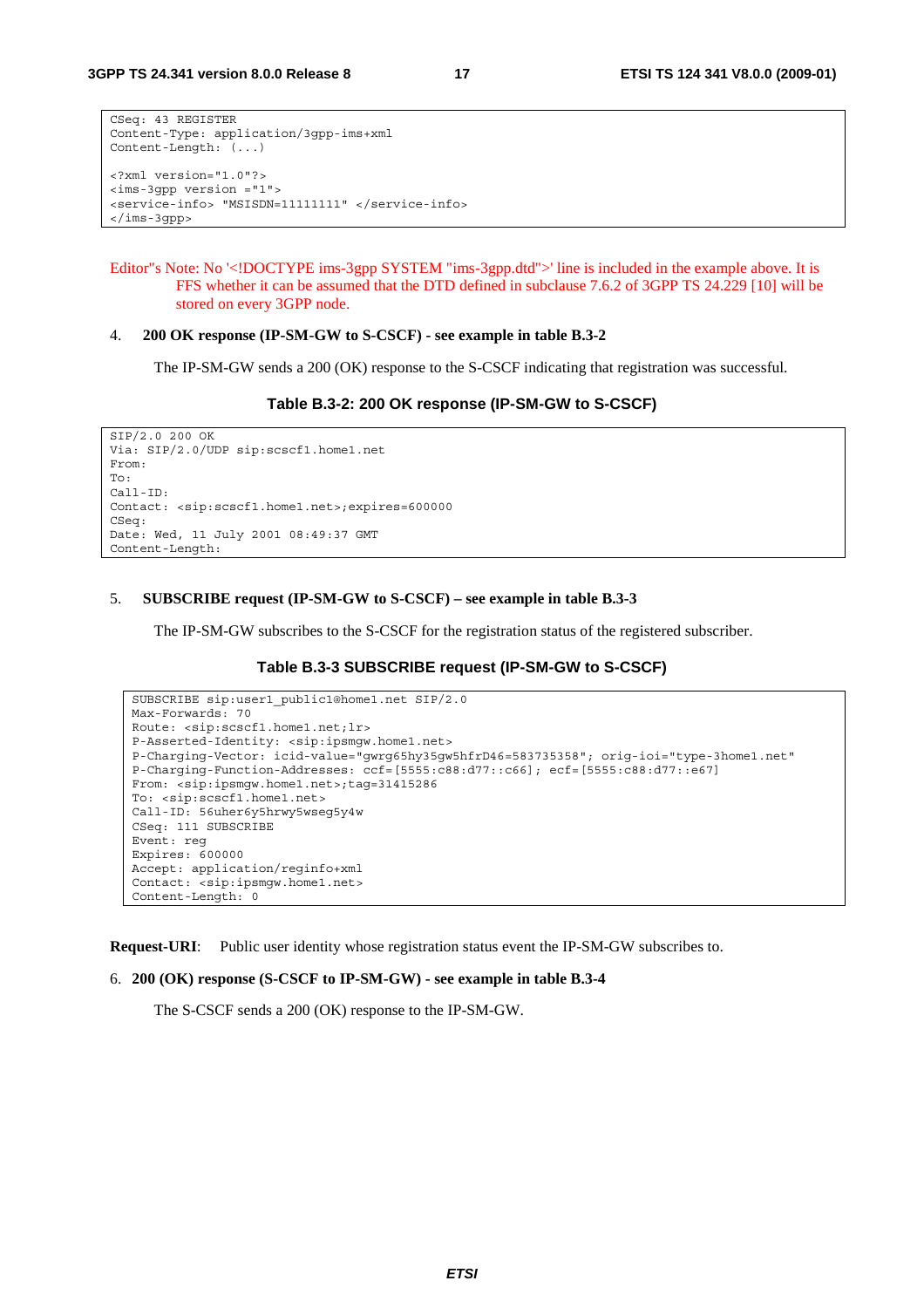```
SIP/2.0 200 OK 
Via: SIP/2.0/UDP scscf1.home1.net;branch=z9hG4bK240tfe2 
P-Asserted-Identity: 
From: <sip:ipsmgw.home1.net>;tag=31415286 
To: <sip:scscf1.home1.net>;tag=14142 
Call-ID: 
CSeq: 
Contact: 
Expires: 
Content-Length:
```
#### **Table B.3-4: 200 (OK) response (S-CSCF to IP-SM-GW)**

#### 7. **NOTIFY request (S-CSCF to IP-SM-GW) - see example in table B.3-5**

 The S-CSCF sends a first NOTIFY request to the IP-SM-GW. The notification indicates that the monitored public user identity registered using an SMS capable UE.

#### **Table B.3-5: NOTIFY request (S-CSCF to IP-SM-GW)**

```
NOTIFY sip:ipsmgw.home1.net SIP/2.0 
Max-Forwards: 70 
From: <sip:scscf1.home1.net>;tag=14142
To: <sip:ipsmgw.home1.net>;tag=31415286 
Call-ID: 56uher6y5hrwy5wseg5y4w 
CSeq: 222 NOTIFY 
Subscription-State: active;expires=600000 
Event: reg 
Content-Type: application/reginfo+xml 
Contact: <sip:scscf1.home1.net> 
Content-Length: (...) 
<?xml version="1.0"?> 
<reginfo xmlns="urn:ietf:params:xml:ns:reginfo" version="1" state="full"> 
      <registration aor="sip:user1_public1@home1.net" id="a7" state="active"> 
          <contact id="76" state="active" event="registered"> 
              <uri>sip:[5555::aaa:bbb:ccc:ddd]</uri> 
              <unknown-param name="+g.3gpp.smsip"/> 
          </contact> 
      </registration> 
</reginfo>
```
#### **8. 200 (OK) response (IP-SM-GW to S-CSCF) - see example in table B.3-6**

IP-SM-GW sends a 200 (OK) response to the S-CSCF.

#### **Table B.3-6: 200 (OK) response (IP-SM-GW to S-CSCF)**

```
SIP/2.0 200 OK 
Via: SIP/2.0/UDP scscf1.home1.net;branch=z9hG4bK240tfe2 
From: 
To: 
Call-ID: 
CSeq: 
Content-Type: 
Content-Length: 0
```
#### 9. **MAP: AnyTimeModification**

 The IP-SM-GW sends the request to inform the HSS/HLR that the user with MSISDN "11111111" is ready to receive short messages via the sender of the request.

For detailed message flows and coding see 3GPP TS 29.002 [11].

Table B.3-7 provides the parameters in the AnyTimeModification request, which are sent to the HSS/HLR.

#### **Table B.3-7: Data update procedure (IP-SM-GW to HSS/HLR)**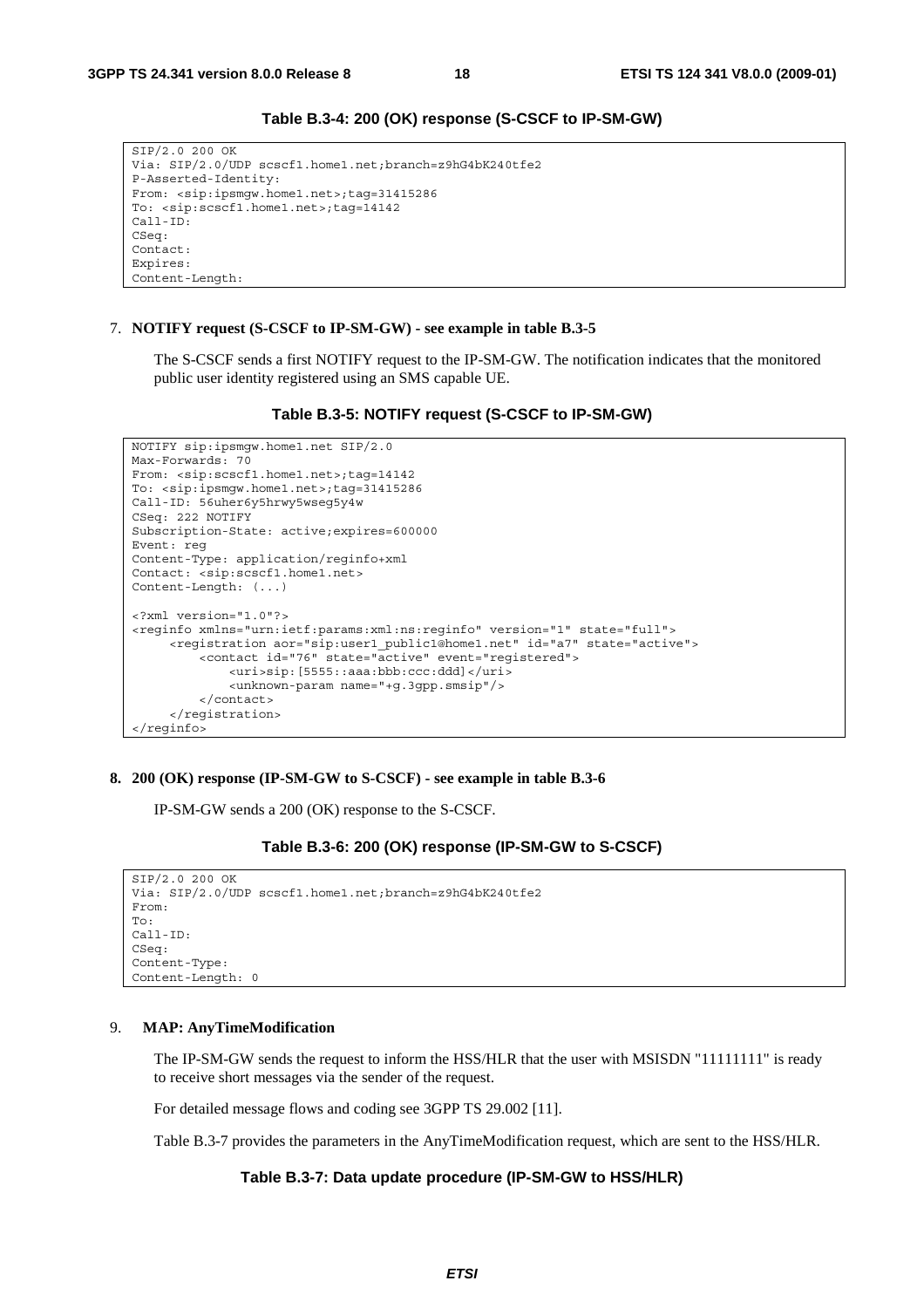| Message source  | <b>MAP Information element</b> | <b>Information</b> | <b>Description</b>                                     |
|-----------------|--------------------------------|--------------------|--------------------------------------------------------|
| and destination | name                           | source             |                                                        |
| IP-SM-GW to     | SubscriberIdentity             | MSISDN in          | This information element indicates the                 |
| <b>HSS/HLR</b>  |                                | <b>SIP</b>         | <b>IMSISDN</b> of the subscriber                       |
|                 |                                | <b>REGISTER</b>    |                                                        |
|                 |                                | request            |                                                        |
| IP-SM-GW to     | gsmSCF-Address                 |                    | (static) IP-SM- HSS/HLR should forward messages        |
| <b>HSS/HLR</b>  |                                | GW                 | related to SM delivery to this address                 |
| IP-SM-GW to     | modifyRegistrationStatus of    |                    | (static) IP-SM- This information element indicates the |
| <b>HSS/HLR</b>  | the modificationRequestFor-    | <b>GW</b>          | registration status (activate) towards                 |
|                 | SM-GW-Data                     |                    | <b>HSS/HLR</b>                                         |

10. MAP: AnyTimeModification response

The HSS/HLR acknowledges the request.

NOTE 2: The positive ATM response (Result message) does not contain any result code, negative response (Error message) contains an error code.

B.4 Signalling flows demonstrating how IP-SM-GW indicates to HSS the unavailability of UE for delivery of short messages



**Figure B.4-1: IP-SM-GW deregistration signalling** 

Figure B.4-1 shows the registration signalling flow for the scenario when IP-SM-GW deregisters to HSS. The details of the signalling flows are as follows:

#### 1. **See 3GPP TS 24.228 [9], subclause 6.2 steps 1 through 22**

Expires header set to zero. Public user identity deregisters its last SMS capable contact.

NOTE 1: A flow for deregistration is not provided in 3GPP TS 24.228 [9]. However, deregistration is similar to a registration with the Expires header set to zero. Compared to a Rel-5 deregistration additional parameters might appear in a later release.

#### **2**. **NOTIFY request (S-CSCF to IP-SM-GW) - see example in table B.4-1**

 The S-CSCF sends a first NOTIFY request to the IP-SM-GW. The notification indicates that the monitored public user identity is not registered any more with an SMS capable UE.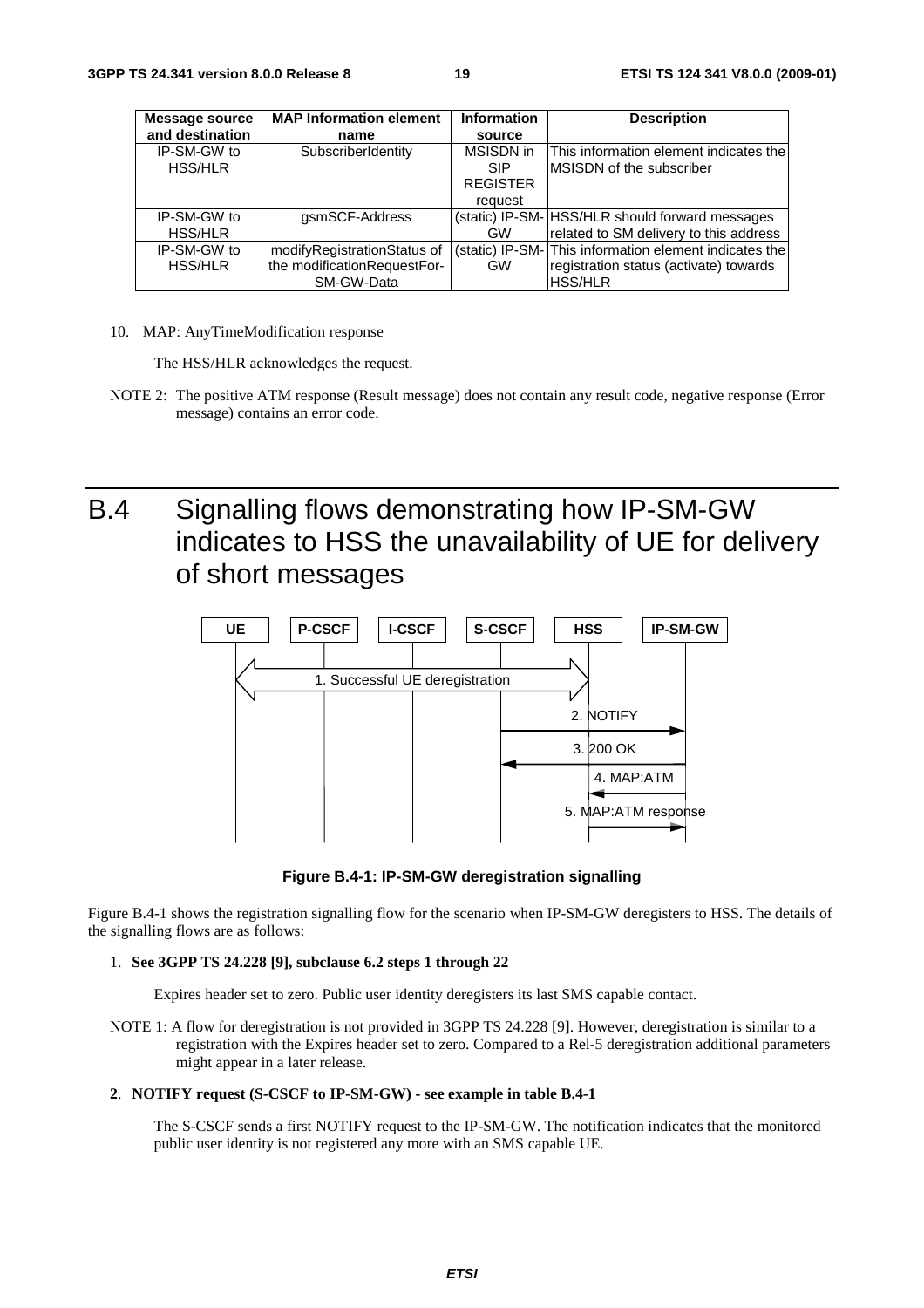

```
NOTIFY sip:ipsmgw.home1.net SIP/2.0 
Max-Forwards: 70 
From: <sip:scscf1.home1.net>;tag=14142 
To: <sip:ipsmgw.home1.net>;tag=31415286 
Call-ID: 56uher6y5hrwy5wseg5y4w 
CSeq: 222 NOTIFY 
Subscription-State: active;expires=234546 
Event: reg 
Content-Type: application/reginfo+xml 
Contact: <sip:scscf1.home1.net> 
Content-Length: (...) 
<?xml version="1.0"?> 
<reginfo xmlns="urn:ietf:params:xml:ns:reginfo" version="1" state="full"> 
      <registration aor="sip:user1_public1@home1.net" id="a8" state="active"> 
          <contact id="77" state="active" event="registered"> 
              <uri>sip:[5555::aaa:bbb:ccc:eee]</uri> 
          </contact> 
      </registration> 
</reginfo>
```
#### **3. 200 (OK) response (IP-SM-GW to S-CSCF) - see example in table B.4-2**

IP-SM-GW sends a 200 (OK) response to the S-CSCF.

#### **Table B.4-2: 200 (OK) response (IP-SM-GW to S-CSCF)**

```
SIP/2.0 200 OK 
Via: SIP/2.0/UDP scscf1.home1.net;branch=z9hG4bK240tfe2 
From: 
To: 
Call-ID: 
CSeq: 
Content-Type: 
Content-Length: 0
```
#### 4. **MAP: AnyTimeModification**

 The IP-SM-GW sends the request to inform the HSS/HLR that the user with MSISDN "11111111" is not available to receive short messages via the sender of the request.

For detailed message flows and coding see 3GPP TS 29.002 [11].

Table B.4-3 provides the parameters in the AnyTimeModification request, which are sent to the HSS/HLR.

| <b>Message source</b> | <b>MAP Information element</b> | <b>Information</b> | <b>Description</b>                                     |
|-----------------------|--------------------------------|--------------------|--------------------------------------------------------|
| and destination       | name                           | source             |                                                        |
| IP-SM-GW to           | SubscriberIdentity             | MSISDN in          | This information element indicates the                 |
| <b>HSS/HLR</b>        |                                | <b>SIP</b>         | <b>IMSISDN of the subscriber</b>                       |
|                       |                                | <b>REGISTER</b>    |                                                        |
|                       |                                | request            |                                                        |
| IP-SM-GW to           | gsmSCF-Address                 |                    | (static) IP-SM- HSS/HLR should forward messages        |
| <b>HSS/HLR</b>        |                                | <b>GW</b>          | related to SM delivery to this address                 |
| IP-SM-GW to           | modifyRegistrationStatus of    |                    | (static) IP-SM- This information element indicates the |
| <b>HSS/HLR</b>        | the modificationRequestFor-    | <b>GW</b>          | registration status (deactivate)                       |
|                       | SM-GW-Data                     |                    | towards HSS/HLR.                                       |

**Table B.4-3: MAP: AnyTimeModification request (IP-SM-GW to HSS/HLR)** 

#### 5. **MAP: AnyTimeModification response**

The HSS/HLR acknowledges the request.

NOTE 2: The positive ATM response (Result message) does not contain any result code; negative response (Error message) contains an error code.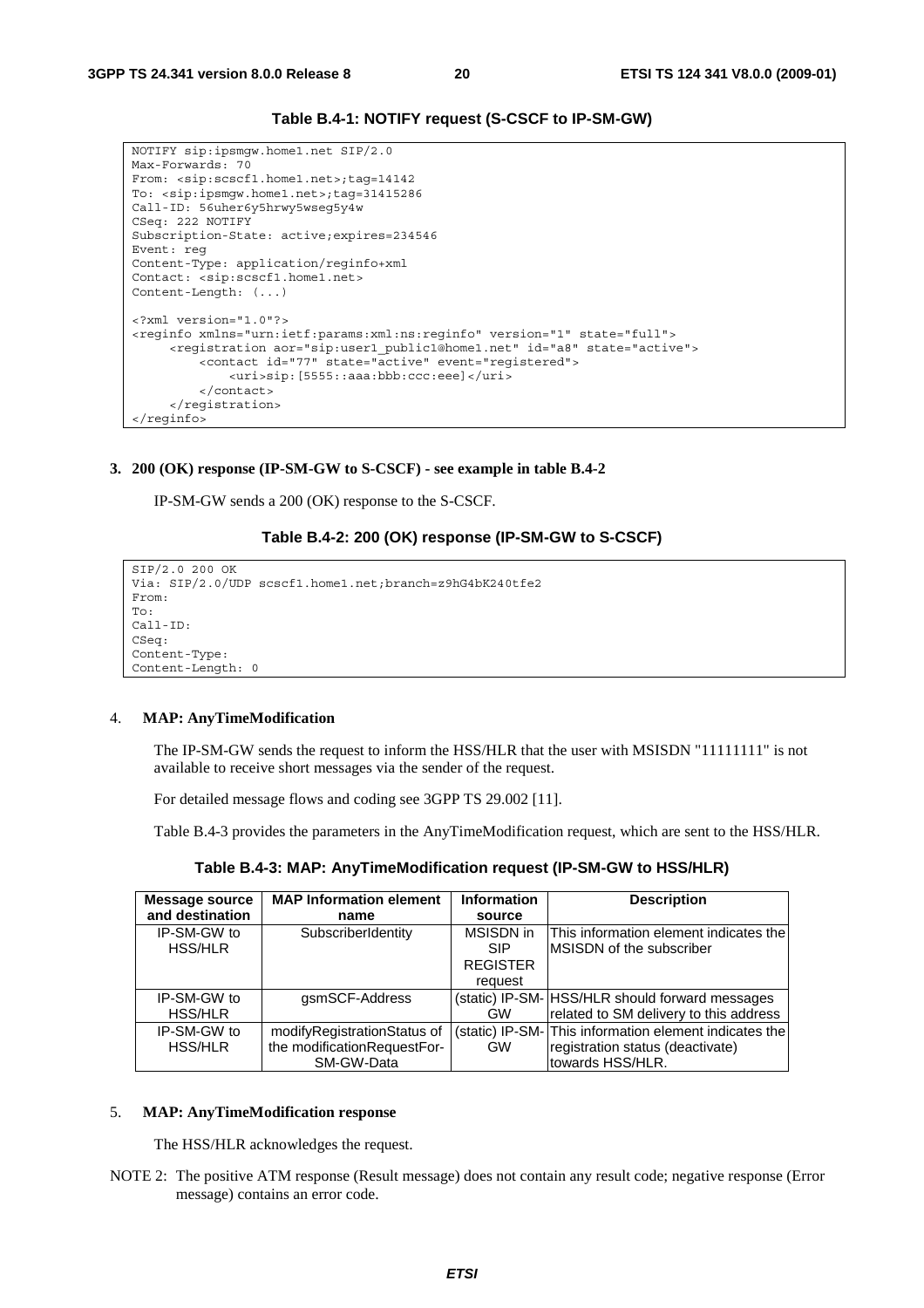# B.5 Signalling flows demonstrating successful UE originated SM submit procedure over IP



**Figure B.5-1: UE originated SM submit procedure over IP signalling** 

Figure B.5-1 shows a successful UE originated SM over IP submission. For simplicity it is assumed that IP-SM-GW has direct access to SC. The details of the signalling flows are as follows:

#### 1. **MESSAGE request (UE to P-CSCF) - see example in table B.5-1**

 This request includes a vnd.3gpp.sms payload that includes the short message and routing information for the IP-SM-GW to forward the short message.

#### **Table B.5-1: MESSAGE request (UE to P-CSCF)**

```
MESSAGE sip:sc.home1.net SIP/2.0 
Via: SIP/2.0/UDP [5555::aaa:bbb:ccc:ddd]:1357;comp=sigcomp; branch=z9hG4bKnashds7 
Max-Forwards: 70 
Route: <sip:pcscf1.visited1.net:7531;lr;comp=sigcomp>, <sip:orig@scscf1.home1.net;lr> 
P-Preferred-Identity: "John Doe" <sip:user1_public1@home1.net> 
From: <sip:user1_public1@home1.net>; tag=171828
To: <sip:sc.home1.net.net>
Call-ID: cb03a0s09a2sdfglkj490333 
Cseq: 666 MESSAGE 
Content-Type: application/vnd.3gpp.sms 
Content-Length: (…)
```
**Request-URI:** PSI of the SC of user1 public1@home1.net.

The payload includes an RP-DATA message (see 3GPP TS 24.011 [8]). It includes:

Address of the originating UE: this field includes the length indicator only;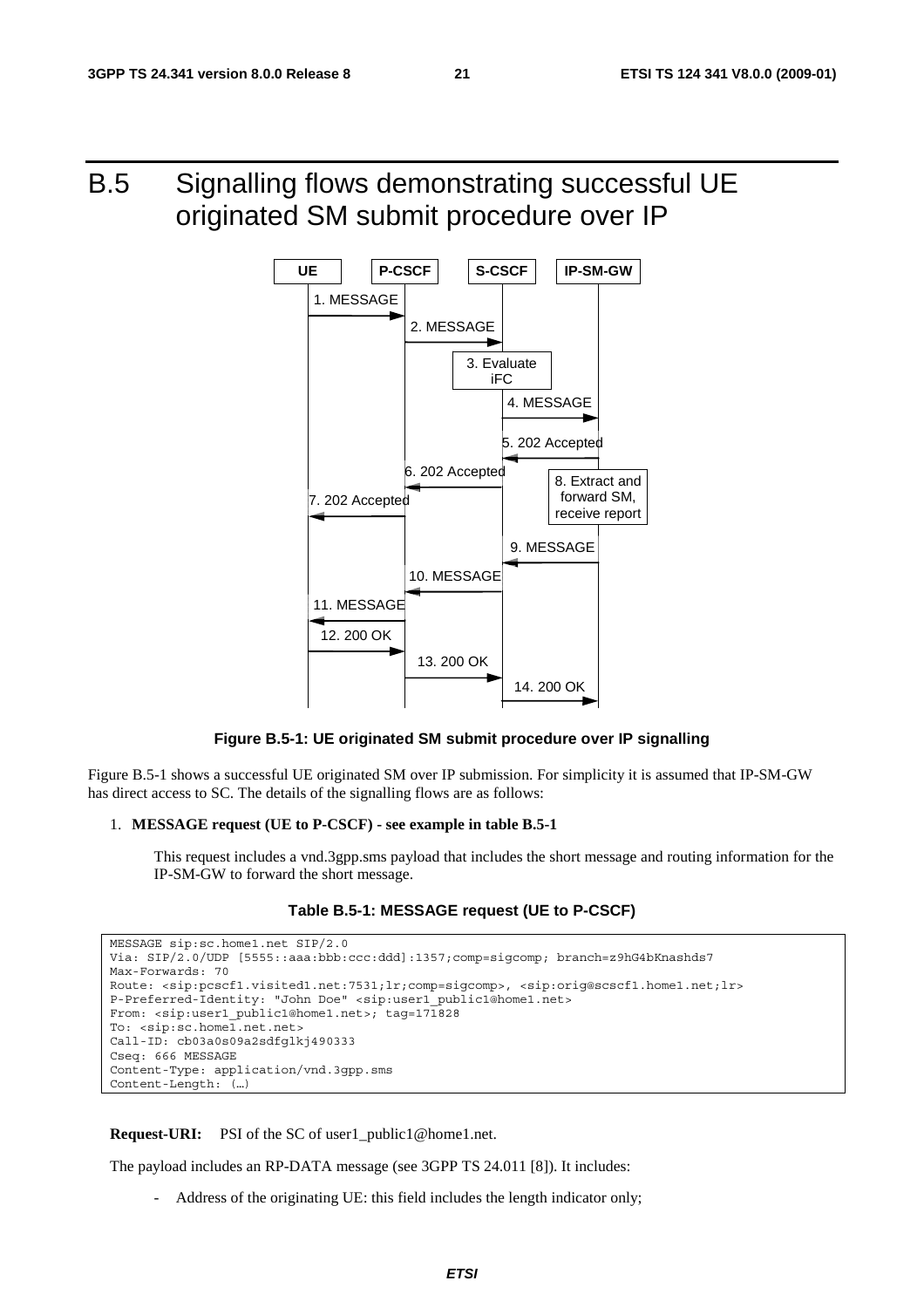- Address of the destination SC, which is configured in the UE; and
- RP-User-Data (see 3GPP TS 23.040 [3]), which includes SMS-SUBMIT as type indicator.
- 2. **MESSAGE request (P-CSCF to S-CSCF) see example in table B.5-2**

#### **Table B.5-2: MESSAGE request (P-CSCF to S-CSCF)**

```
MESSAGE sip:sc.home1.net SIP/2.0 
Via: SIP/2.0/UDP pcscf1.visited1.net;branch=z9hG4bK240f341, SIP/2.0/UDP 
     [5555::aaa:bbb:ccc:ddd]:1357;comp=sigcomp; branch=z9hG4bKnashds7 
Max-Forwards: 69 
Route: <sip:orig@scscf1.home1.net;lr> 
P-Asserted-Identity: "John Doe" <sip:user1_public1@home1.net> 
From: <sip:user1 public1@home1.net>; tag=171828
To: <sip:sc.home1.net>
Call-ID: cb03a0s09a2sdfglkj490333 
Cseq: 666 MESSAGE 
Content-Type: application/vnd.3gpp.sms 
Content-Length: (…)
```
#### 3. **Initial filter criteria**

 The S-CSCF analyses the incoming request against the initial filter criteria and decides to send the SIP MESSAGE request to the IP-SM-GW.

#### 4. **MESSAGE request (S-CSCF to IP-SM-GW) - see example in table B.5-3**

#### **Table B.5-3: MESSAGE request (S-CSCF to IP-SM-GW)**

```
MESSAGE sip:sc.home1.net SIP/2.0 
Via: SIP/2.0/UDP scscf1.home1.net;branch=z9hG4bK344a651, SIP/2.0/UDP 
     pcscf1.visited1.net;branch=z9hG4bK240f341, SIP/2.0/UDP 
     [5555::aaa:bbb:ccc:ddd]:1357;comp=sigcomp; branch=z9hG4bKnashds7 
Max-Forwards: 68 
Route: <sip:ipsmgw.home1.net;lr>, <sip:cb03a0s09a2sdfglkj490333@scscf1.home1.net;lr>
P-Asserted-Identity: "John Doe" <sip:user1_public1@home1.net> 
P-Asserted-Identity: tel:+12125551111 
From: <sip:user1 public1@home1.net>; tag=171828
To: <sip:sc.home1.net> 
Call-ID: cb03a0s09a2sdfglkj490333 
Cseq: 666 MESSAGE 
Content-Type: application/vnd.3gpp.sms 
Content-Length: (…)
```
#### 5. **202 (Accepted) response (IP-SM-GW to S-CSCF) - see example in table B.5-4**

#### **Table B.5-4: 202 (Accepted) response (IP-SM-GW to S-CSCF)**

```
SIP/2.0 202 Accepted 
Via: SIP/2.0/UDP scscf1.home1.net;branch=z9hG4bK344a651, SIP/2.0/UDP 
     pcscf1.visited1.net;branch=z9hG4bK240f341, SIP/2.0/UDP 
      [5555::aaa:bbb:ccc:ddd]:1357;comp=sigcomp; branch=z9hG4bKnashds7 
From: 
T<sub>O</sub>.
Call-ID: 
Cseq:
```
#### 6. **202 (Accepted) response (S-CSCF to P-CSCF) - see example in table B.5-5**

#### **Table B.5-5: 202 (Accepted) response (S-CSCF to P-CSCF)**

```
SIP/2.0 202 Accepted 
Via: SIP/2.0/UDP pcscf1.visited1.net;branch=z9hG4bK240f341, SIP/2.0/UDP 
     [5555::aaa:bbb:ccc:ddd]:1357;comp=sigcomp; branch=z9hG4bKnashds7 
From: 
To: 
Call-ID:
```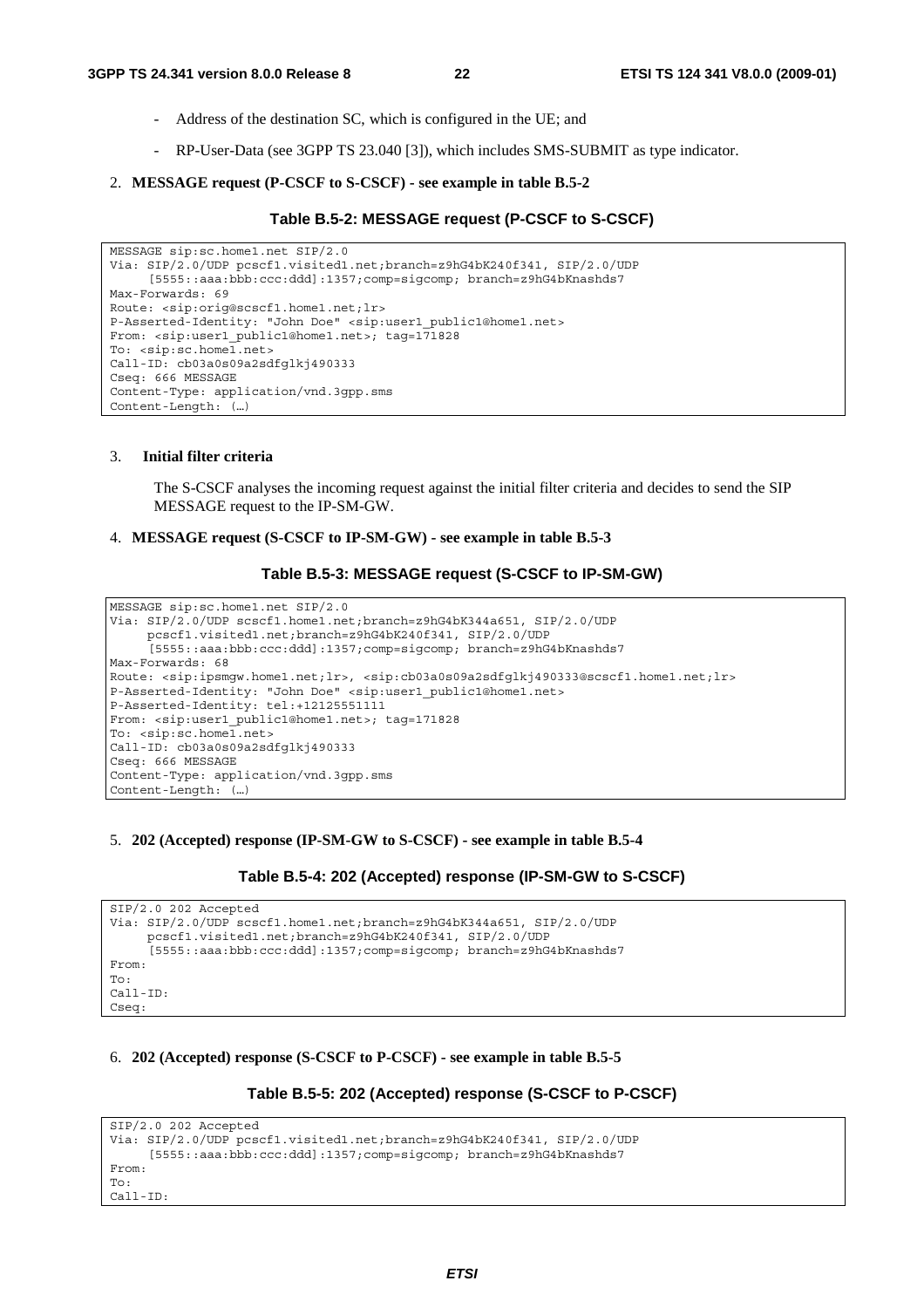Cseq:

#### 7. **202 (Accepted) response (P-CSCF to UE) - see example in table B.5-6**

#### **Table B.5-6: 202 (Accepted) response (P-CSCF to UE)**

```
SIP/2.0 202 Accepted 
Via: SIP/2.0/UDP [5555::aaa:bbb:ccc:ddd]:1357;comp=sigcomp; branch=z9hG4bKnashds7 
From: 
To: 
Call-ID: 
Cseq:
```
#### 8. **Extracting and forwarding the short message, waiting and processing report**

 The IP-SM-GW forwards the short message TPDU (SMS-SUBMIT) to the SC. The SC returns a submit report which includes SMS-SUBMIT-REPORT as type indicator.

#### 9. **MESSAGE request (IP-SM-GW to S-CSCF) - see example in table B.5-7**

 This request includes a vnd.3gpp.sms payload that includes the short message submission report and routing information for the IP-SM-GW to forward the submission report.

#### **Table B.5-7: MESSAGE request (IP-SM-GW to S-CSCF)**

```
MESSAGE sip:user1_public1@home1.net SIP/2.0 
Via: SIP/2.0/UDP ipsmgw.home1.net; branch=z9hG4bK876ffa3 
Max-Forwards: 70 
Route: <sip:scscf1.home1.net;lr> 
From: <sip:ipsmqw.home1.net>; taq=583558
To: <sip:user1_public1@home1.net> 
Call-ID: fy365h43g3f36f3f6fth74g3 
Cseq: 888 MESSAGE 
P-Asserted-Identity: <sip:ipsmgw.home1.net> 
In-Reply_to: cb03a0s09a2sdfglkj490333 
Request-Disposition:fork,parallel 
Accept-Contact: *;+g.3gpp.smsip;require;explicit 
Content-Type: application/vnd.3gpp.sms 
Content-Length: (…)
```
**Request-URI:** Public user identity receiving the submission report.

 The payload includes an RP-ACK message (see 3GPP TS 24.011 [8]). It includes RP-User-Data (see 3GPP TS 23.040 [3]), which includes SMS-SUBMIT-REPORT as type indicator.

#### 10. **MESSAGE request (S-CSCF to P-CSCF) - see example in table B.5-8**

#### **Table B.5-8: MESSAGE request (S-CSCF to P-CSCF)**

MESSAGE sip:[5555::aaa:bbb:ccc:ddd]:1357;comp=sigcomp SIP/2.0 Via: SIP/2.0/UDP scscf1.home1.net;branch=z9hG4bK344a651, SIP/2.0/UDP ipsmgw.home1.net; branch=z9hG4bK876ffa3 Max-Forwards: 69 Route: <sip:pcscf1.visited1.net:7531;lr;comp=sigcomp> From: <sip:ipsmgw.home1.net>; tag=583558 To: <sip:user1\_public1@home1.net> Call-ID: fy365h43g3f36f3f6fth74g3 Cseq: 888 MESSAGE P-Asserted-Identity: <sip:ipsmgw.home1.net> P-Called-Party-ID: <sip:user1\_public1@home1.net> In-Reply\_to: cb03a0s09a2sdfglkj490333 Request-Disposition:fork,parallel Accept-Contact: \*;+g.3gpp.smsip;require;explicit Content-Type: application/vnd.3gpp.sms Content-Length: (…)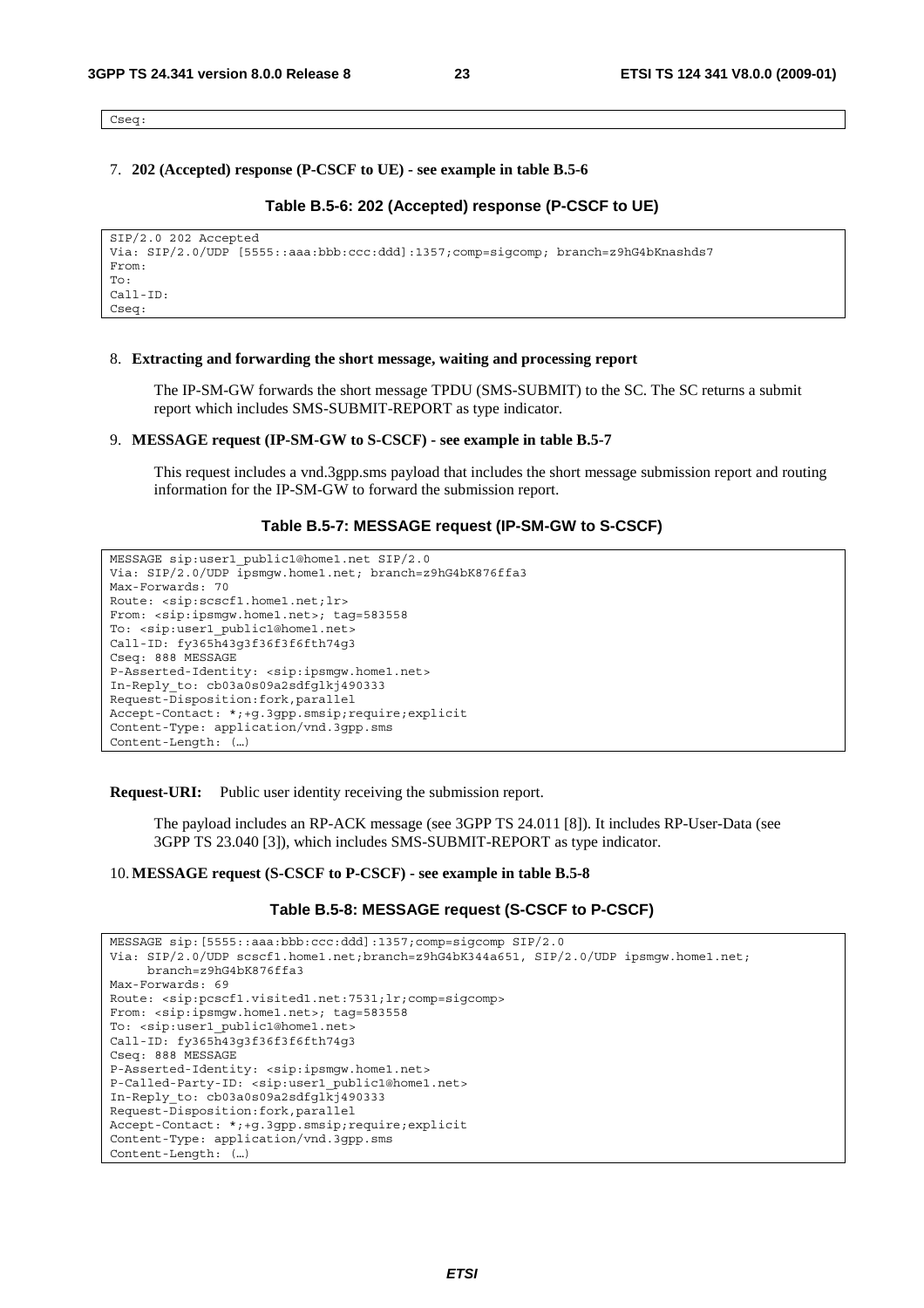#### 11. **MESSAGE request (P-CSCF to UE) - see example in table B.5-9**

#### **Table B.5-9: MESSAGE request (P-CSCF to UE)**

```
MESSAGE sip:[5555::aaa:bbb:ccc:ddd]:1357;comp=sigcomp SIP/2.0 
Via: SIP/2.0/UDP pcscf1.visited1.net;branch=z9hG4bK2524fd2, SIP/2.0/UDP 
     scscf1.home1.net;branch=z9hG4bK344a651, SIP/2.0/UDP ipsmgw.home1.net; branch=z9hG4bK876ffa3 
Max-Forwards: 68 
From: <sip:ipsmgw.home1.net>; tag=583558 
To: <sip:user1_public1@home1.net> 
Call-ID: fy365h43g3f36f3f6fth74g3 
Cseq: 888 MESSAGE 
P-Called-Party-ID: <sip:user1_public1@home1.net> 
In-Reply_to: cb03a0s09a2sdfglkj490333 
Request-Disposition:fork,parallel 
Accept-Contact: *;+g.3gpp.smsip;require;explicit 
Content-Type: application/vnd.3gpp.sms 
Content-Length: (…)
```
#### 12. **200 (OK) response (IP-SM-GW to S-CSCF) - see example in table B.5-10**

#### **Table B.5-10: 200 (OK) response (UE to P-S-CSCF)**

```
SIP/2.0 200 OK 
Via: SIP/2.0/UDP pcscf1.visited1.net;branch=z9hG4bK2524fd2, SIP/2.0/UDP 
     scscf1.home1.net;branch=z9hG4bK344a651, SIP/2.0/UDP ipsmgw.home1.net; branch=z9hG4bK876ffa3 
From: 
To: 
C<sub>a</sub>11-TDCseq:
```
#### 13. **200 (OK) response (P-CSCF to S-CSCF) - see example in table B.5-11**

#### **Table B.5-11: 200 (OK) response (P-CSCF to S-CSCF)**

```
SIP/2.0 200 OK 
Via: SIP/2.0/UDP scscf1.home1.net;branch=z9hG4bK344a651, SIP/2.0/UDP ipsmgw.home1.net; 
     branch=z9hG4bK876ffa3 
From: 
To: 
Call-ID: 
Cseq:
```
#### 14. **200 (OK) response (S-CSCF to IP-SM-GW) - see example in table B.5-12**

#### **Table B.5-12: 200 (OK) response (S-CSCF to IP-SM-GW)**

```
SIP/2.0 200 OK 
Via: SIP/2.0/UDP ipsmgw.home1.net; branch=z9hG4bK876ffa3 
From: 
To: 
C<sub>2</sub>11-TDCseq:
```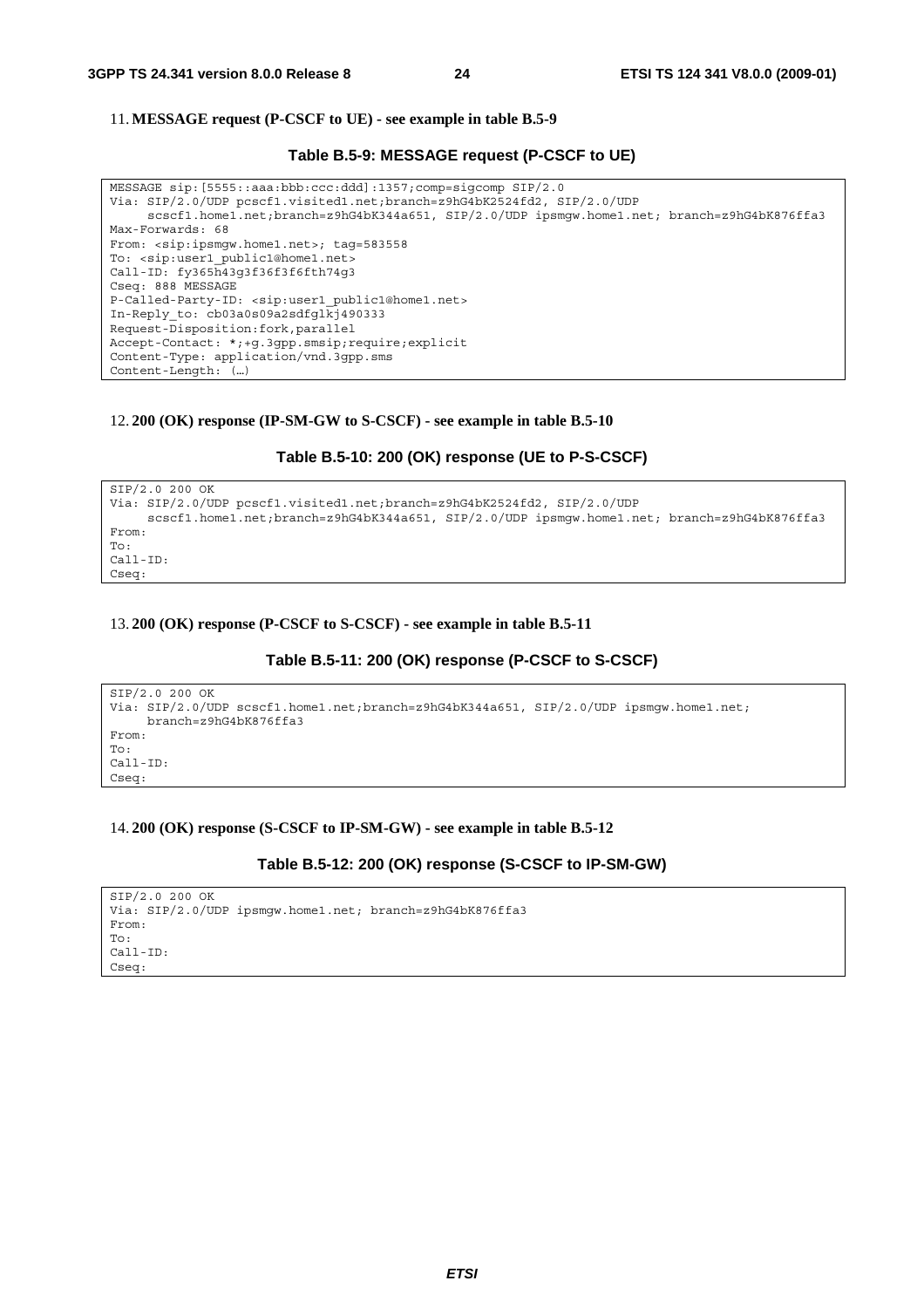B.6 Signalling flows demonstrating successful UE terminated SM deliver procedure over IP (including delivery report)



**Figure B.6-1: UE originated SM deliver procedure over IP signalling** 

It is assumed that "sip:user2\_public2@home2.net" associated with MSISDN=11111111 is registered at ipsmgw.home2.net using an SMS capable UE.

Figure B.6-1 shows a successful UE terminated SM over IP delivery. The details of the signalling flows are as follows:

#### 1. **Receiving SM from SC**

 The IP-SM-GW receives a short message from SC (sc.home1.net) which includes SMS-DELIVER as type indicator and MSISDN=11111111 as destination UE.

#### 2. **MESSAGE request (IP-SM-GW to S-CSCF) - see example in table B.6-1**

 This request includes a vnd.3gpp.sms payload that includes the short message and routing information for the S-CSCF to forward the short message.

#### **Table B.6-1: MESSAGE request (IP-SM-GW to S-CSCF)**

```
MESSAGE sip:user2_public2@home2.net SIP/2.0 
Via: SIP/2.0/UDP ipsmgw.home2.net; branch=z9hG4bK876ffa3
Max-Forwards: 70 
Route: <sip:scscf1.home2.net;lr> 
From: <sip:ipsmgw.home2.net>; tag=583558
To: <sip:user2_public2@home2.net> 
Call-ID: fy365h43g3f36f3f6fth74g3 
Cseq: 888 MESSAGE 
P-Asserted-Identity: sip:ipsmgw.home2.net 
Request-Disposition: no-fork 
Accept-Contact: *;+g.3gpp.smsip;require;explicit 
Content-Type: application/vnd.3gpp.sms 
Content-Length: (…)
```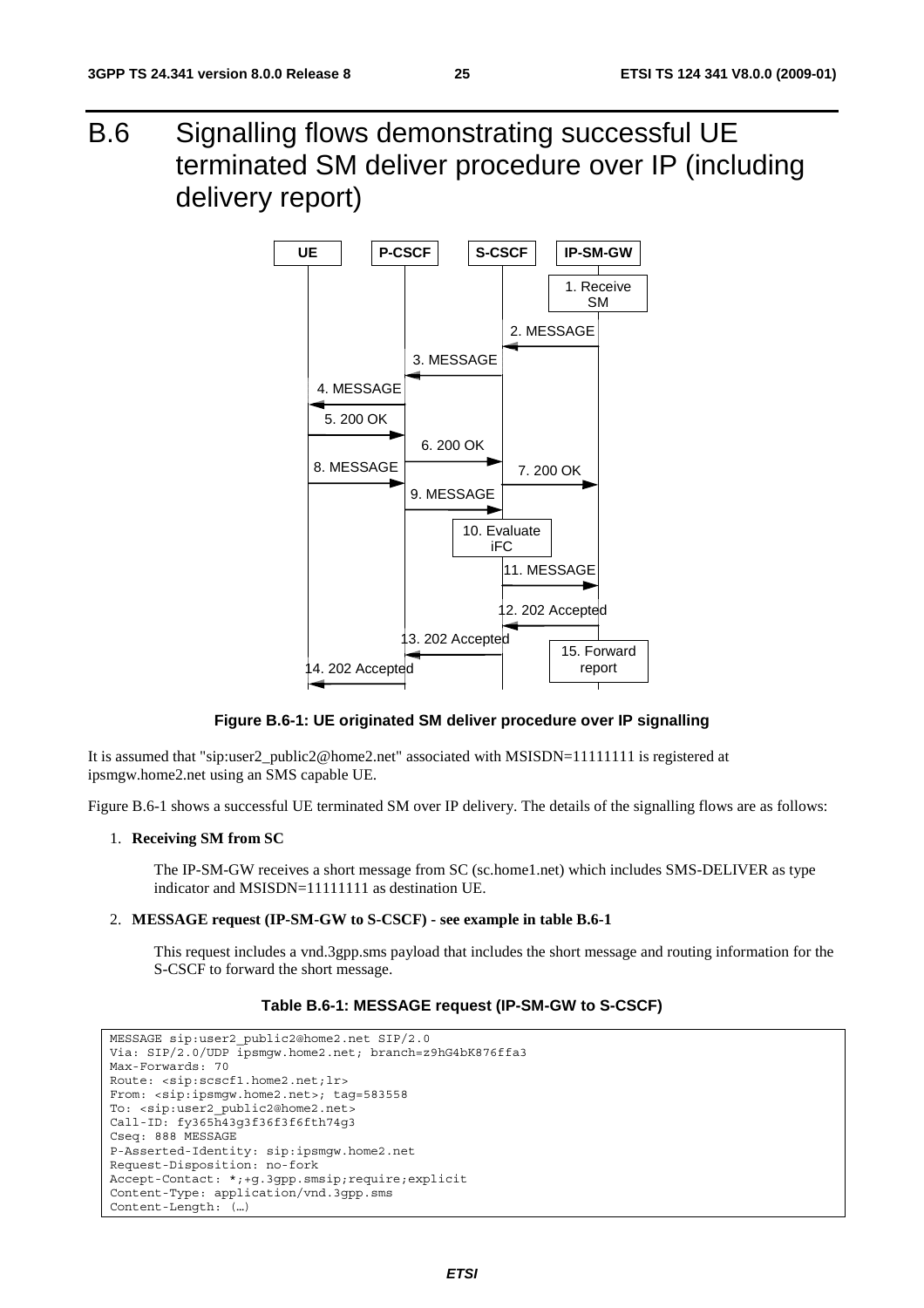**Request-URI:** Public user identity receiving the delivery report.

The payload includes the RP-DATA message (see 3GPP TS 24.011 [8]). Its RP-User-Data information element includes a TPDU of type SMS-DELIVER.

#### 3. **MESSAGE request (S-CSCF to P-CSCF) - see example in table B.6-2**

 S-CSCF performs the caller preferences to callee capabilities matching and builds the Request-URI with the selected contact.

#### **Table B.6-2: MESSAGE request (S-CSCF to P-CSCF)**

```
MESSAGE sip:[5555::aaa:bbb:ccc:ddd]:1357;comp=sigcomp SIP/2.0 
Via: SIP/2.0/UDP scscf2.home2.net;branch=z9hG4bK344a651, SIP/2.0/UDP ipsmgw.home2.net; 
     branch=z9hG4bK876ffa3 
Max-Forwards: 69 
Route: <sip:pcscf2.visited2.net:7531;lr;comp=sigcomp> 
From: <sip:ipsmgw.home2.net>; tag=583558 
To: <sip:user2_public2@home2.net> 
Call-ID: fy365h43g3f36f3f6fth74g3 
Cseq: 888 MESSAGE 
P-Asserted-Identity: sip:ipsmgw.home2.net 
P-Called-Party-ID: <sip:user2_public2@home2.net> 
Request-Disposition: no-fork 
Accept-Contact: *;+g.3gpp.smsip;require;explicit 
Content-Type: application/vnd.3gpp.sms 
Content-Length: (…)
```
**Request-URI:** SMS capable contact of the public user identity.

#### 4. **MESSAGE request (P-CSCF to UE) - see example in table B.6-3**

```
Table B.6-3: MESSAGE request (P-CSCF to UE)
```

```
MESSAGE sip:[5555::aaa:bbb:ccc:ddd]:1357;comp=sigcomp SIP/2.0 
Via: SIP/2.0/UDP pcscf2.visited2.net;branch=z9hG4bK2524fd2, SIP/2.0/UDP 
     scscf2.home2.net;branch=z9hG4bK344a651, SIP/2.0/UDP ipsmqw.home2.net; branch=z9hG4bK876ffa3
Max-Forwards: 68 
From: <sip:ipsmgw.home2.net>; tag=583558 
To: <sip:user2_public2@home2.net> 
Call-ID: fy365h43g3f36f3f6fth74g3 
Cseq: 888 MESSAGE 
P-Called-Party-ID: <sip:user2_public2@home2.net> 
Request-Disposition: no-fork 
Accept-Contact: *;+g.3gpp.smsip;require;explicit 
Content-Type: application/vnd.3gpp.sms 
Content-Length: (…)
```
#### 5. **200 (OK) response (UE to P-CSCF) - see example in table B.6-4**

**Table B.6-4: 200 (OK) response (UE to P-S-CSCF)** 

```
SIP/2.0 200 OK 
Via: SIP/2.0/UDP pcscf2.visited2.net;branch=z9hG4bK2524fd2, SIP/2.0/UDP 
     scscf2.home2.net;branch=z9hG4bK344a651, SIP/2.0/UDP ipsmgw.home2.net; branch=z9hG4bK876ffa3
From: 
To: 
Call-ID: 
Cseq:
```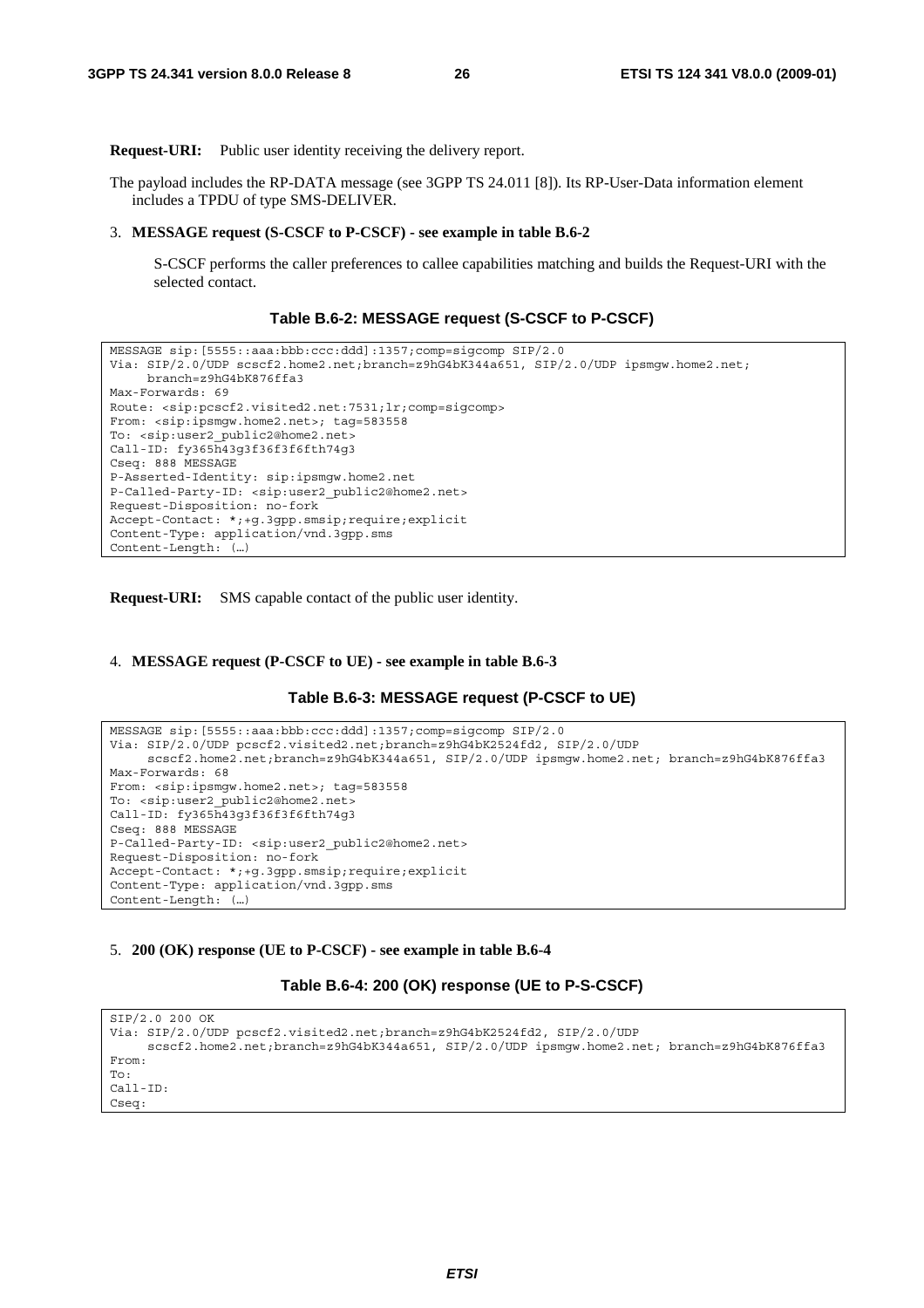#### 6. **200 (OK) response (P-CSCF to S-CSCF) - see example in table B.6-5**

#### **Table B.6-5: 200 (OK) response (P-CSCF to S-CSCF)**

| SIP/2.0 200 OK                                                                         |  |  |  |  |  |
|----------------------------------------------------------------------------------------|--|--|--|--|--|
| Via: SIP/2.0/UDP scscf2.home2.net;branch=z9hG4bK344a651, SIP/2.0/UDP ipsmqw.home2.net; |  |  |  |  |  |
| $branch = z9hG4bK876ffa3$                                                              |  |  |  |  |  |
| From:                                                                                  |  |  |  |  |  |
| To:                                                                                    |  |  |  |  |  |
| $Call-ID:$                                                                             |  |  |  |  |  |
| Cseq:                                                                                  |  |  |  |  |  |
|                                                                                        |  |  |  |  |  |

#### 7. **200 (OK) response (S-CSCF to IP-SM-GW) - see example in table B.6-6**

#### **Table B.6-6: 200 (OK) response (S-CSCF to IP-SM-GW)**

SIP/2.0 200 OK Via: SIP/2.0/UDP ipsmgw.home2.net; branch=z9hG4bK876ffa3 From: To:  $C<sub>a</sub>11-TD$ Cseq:

#### 8. **MESSAGE request (UE to P-CSCF) - see example in table B.6-7**

 This request includes a vnd.3gpp.sms payload that includes the SMS-DELIVER-REPORT and routing information for the IP-SM-GW to forward the delivery report.

#### **Table B.6-7: MESSAGE request (UE to P-CSCF)**

```
MESSAGE sip:ipsmgw.home2.net SIP/2.0 
Via: SIP/2.0/UDP [5555::aaa:bbb:ccc:ddd]:1357;comp=sigcomp; branch=z9hG4bKnashds7 
Max-Forwards: 70 
Route: <sip:pcscf2.visited2.net:7531;lr;comp=sigcomp>, <sip:orig@scscf2.home2.net;lr> 
P-Preferred-Identity: "John Doe" <sip:user2_public2@home2.net> 
From: <sip:user2_public2@home2.net>; tag=171828 
To: <sip:ipsmgw.home2.net> 
Call-ID: cb03a0s09a2sdfglkj490333 
Cseq: 999 MESSAGE 
Content-Type: application/vnd.3gpp.sms 
Content-Length: (…)
```
#### **Request-URI:** The IP-SM-GW that sent the SIP MESSAGE request including the delivered short message to the SM-over-IP receiver.

The payload includes an RP-ACK message (see 3GPP TS 24.011 [8]). Its RP-User-Data information element includes a TPDU of type SMS-DELIVER-REPORT.

#### 9. **MESSAGE request (P-CSCF to S-CSCF) - see example in table B.6-8**

#### **Table B.6-8: MESSAGE request (P-CSCF to S-CSCF)**

```
MESSAGE sip:ipsmgw.home2.net SIP/2.0 
Via: SIP/2.0/UDP pcscf2.visited2.net;branch=z9hG4bK240f341, SIP/2.0/UDP 
     [5555::aaa:bbb:ccc:ddd]:1357;comp=sigcomp; branch=z9hG4bKnashds7 
Max-Forwards: 69 
Route: <sip:orig@scscf2.home2.net;lr> 
P-Asserted-Identity: "John Doe" <sip:user2_public2@home1.net> 
From: <sip:user2 public2@home2.net>; tag=171828
To: <sip:ipsmgw.home2.net> 
Call-ID: cb03a0s09a2sdfglkj490333 
Cseq: 999 MESSAGE 
Content-Type: application/vnd.3gpp.sms 
Content-Length: (…)
```
#### 10. **Initial filter criteria**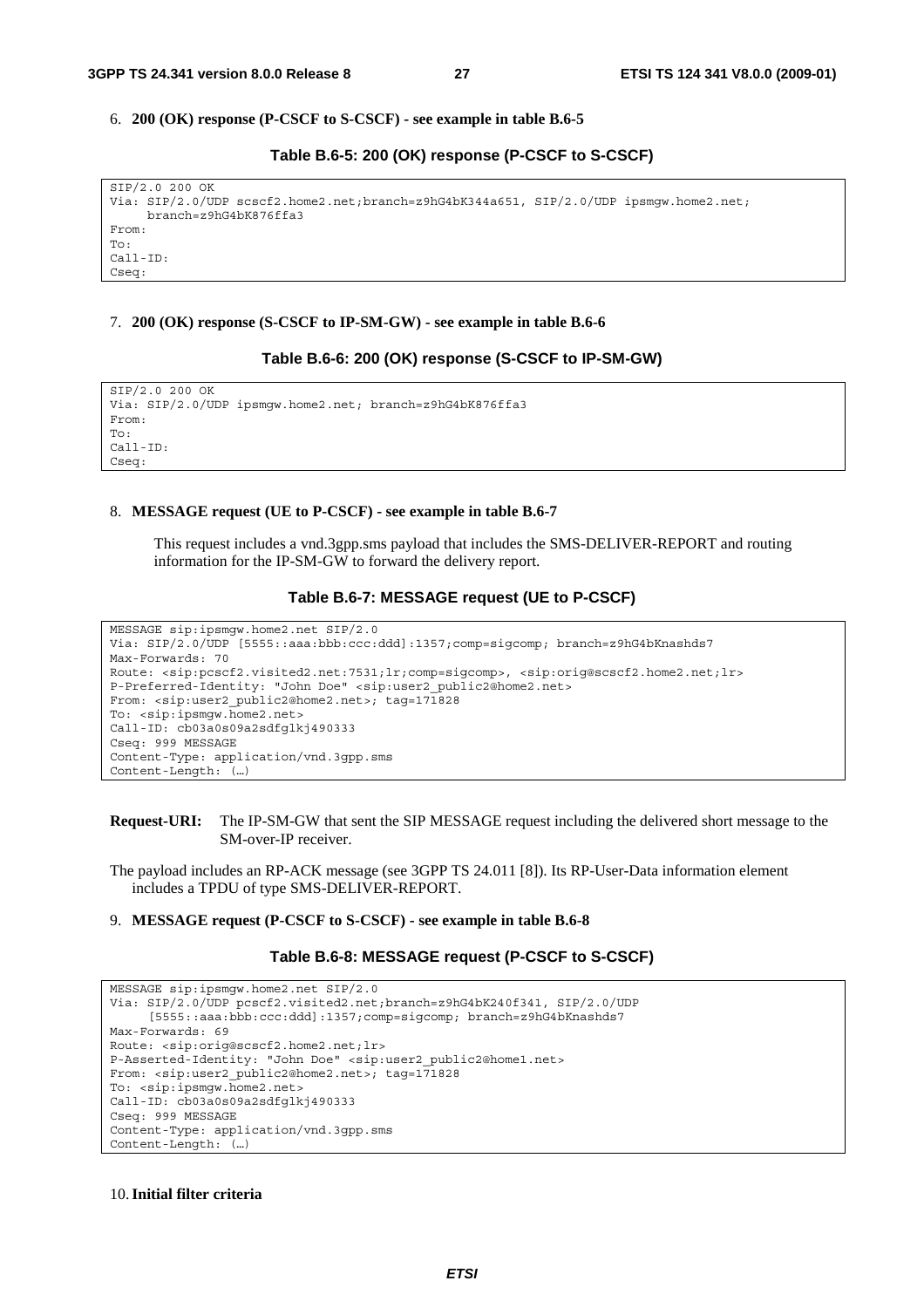The S-CSCF analyses the incoming request against the initial filter criteria and decides to send the SIP MESSAGE request to the IP-SM-GW.

#### 11. **MESSAGE request (S-CSCF to IP-SM-GW) - see example in table B.6-9**

```
Table B.6-9: MESSAGE request (S-CSCF to IP-SM-GW)
```

```
MESSAGE sip:ipsmgw.home2.net SIP/2.0 
Via: SIP/2.0/UDP scscf2.home2.net;branch=z9hG4bK344a651, SIP/2.0/UDP 
     pcscf2.visited2.net;branch=z9hG4bK240f341, SIP/2.0/UDP 
     [5555::aaa:bbb:ccc:ddd]:1357;comp=sigcomp; branch=z9hG4bKnashds7 
Max-Forwards: 68 
Route: <sip:ipsmgw.home2.net;lr>, <sip:cb03a0s09a2sdfglkj490333@scscf2.home2.net;lr> 
P-Asserted-Identity: "John Doe" <sip:user2_public2@home2.net> 
P-Asserted-Identity: tel:+12125552222 
From: <sip:user2_public2@home2.net>; tag=171828 
To: <sip:ipsmgw.home2.net> 
Call-ID: cb03a0s09a2sdfglkj490333 
Cseq: 666 MESSAGE 
Content-Type: application/vnd.3gpp.sms 
Content-Length: (…)
```
12. **202 (Accepted) response (IP-SM-GW to S-CSCF) - see example in table B.6-10** 

**Table B.6-10: 202 (Accepted) response (IP-SM-GW to S-CSCF)** 

```
SIP/2.0 202 Accepted 
Via: SIP/2.0/UDP scscf2.home2.net;branch=z9hG4bK344a651, SIP/2.0/UDP 
     pcscf2.visited2.net;branch=z9hG4bK240f341, SIP/2.0/UDP 
     [5555::aaa:bbb:ccc:ddd]:1357;comp=sigcomp; branch=z9hG4bKnashds7 
From: 
To: 
Call-ID: 
Cseq:
```
#### 13. **202 (Accepted) response (S-CSCF to P-CSCF) - see example in table B.6-11**

**Table B.6-11: 202 (Accepted) response (S-CSCF to P-CSCF)** 

```
SIP/2.0 202 Accepted 
Via: SIP/2.0/UDP pcscf2.visited2.net;branch=z9hG4bK240f341, SIP/2.0/UDP 
     [5555::aaa:bbb:ccc:ddd]:1357;comp=sigcomp; branch=z9hG4bKnashds7 
From: 
T<sub>O</sub>.
Call-ID: 
Cseq:
```
#### 14. **202 (Accepted) response (P-CSCF to UE) - see example in table B.6-12**

#### **Table B.6-12: 202 (Accepted) response (P-CSCF to UE)**

```
SIP/2.0 202 Accepted 
Via: SIP/2.0/UDP [5555::aaa:bbb:ccc:ddd]:1357;comp=sigcomp; branch=z9hG4bKnashds7 
From: 
To: 
Call-ID: 
Cseq:
```
#### 15. **Extracting and forwarding the delivery report**

The IP-SM-GW forwards the short message TPDU (SMS-DELIVER-REPORT) to the SC.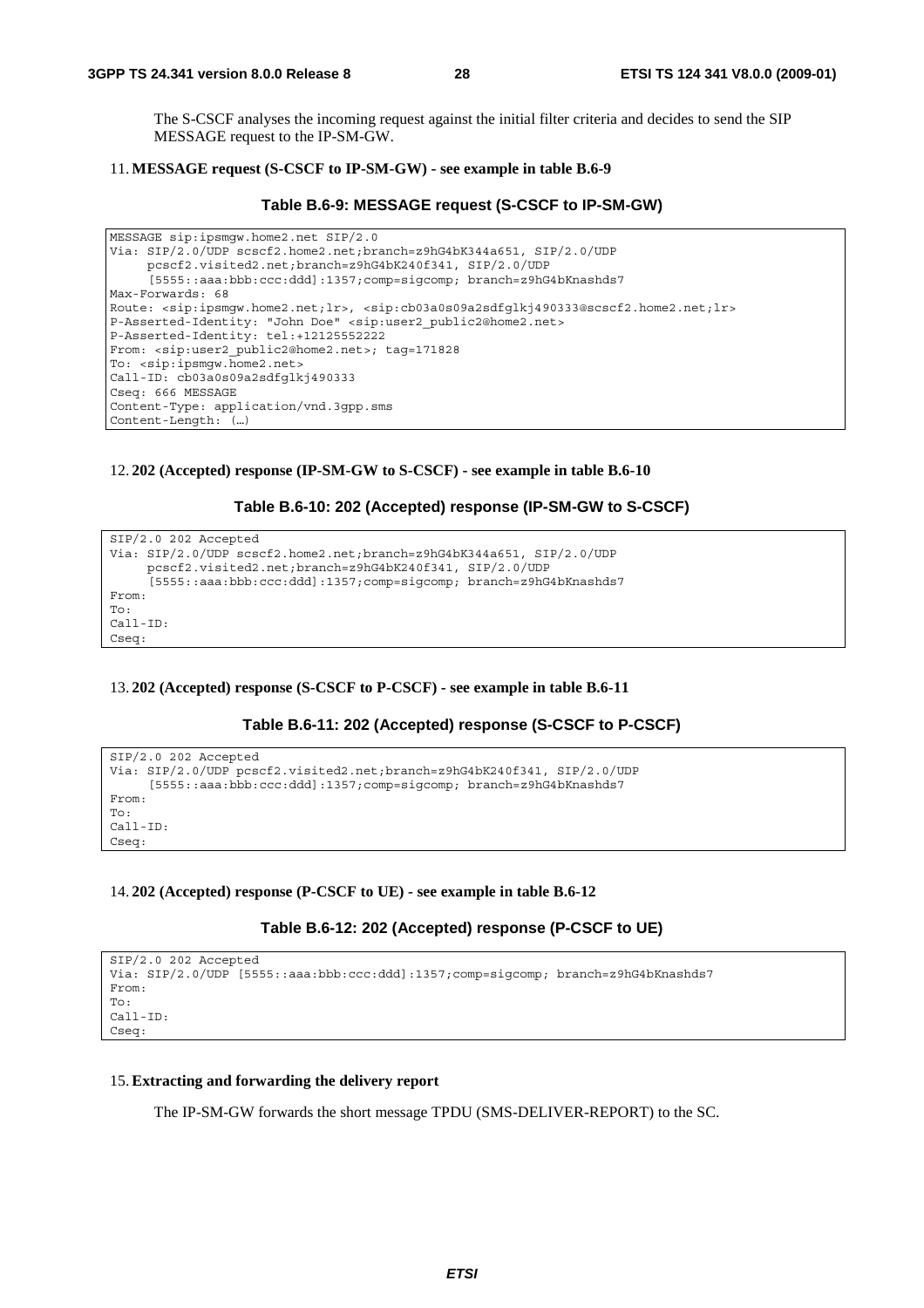# Annex C (informative): Change history

| <b>Change history</b> |       |                  |           |  |                                                                                                                                                                                                                                         |       |            |
|-----------------------|-------|------------------|-----------|--|-----------------------------------------------------------------------------------------------------------------------------------------------------------------------------------------------------------------------------------------|-------|------------|
| Date                  | TSG#  | <b>TSG Doc.</b>  | <b>CR</b> |  | <b>Rev Subject/Comment</b>                                                                                                                                                                                                              | Old   | <b>New</b> |
| 2006-05               |       |                  |           |  | Initial version                                                                                                                                                                                                                         |       |            |
| 2006-05               |       |                  |           |  | Version 0.1.0 incorporating results of CT1 discussions at CT1 #42.<br>Agreed documents: C1-061049 (revised TS skeleton), C1-061050,<br>C1-061052, C1-061053, and C1-061067.                                                             |       |            |
| 2006-07               |       |                  |           |  | Version 0.2.0 incorporating results of CT1 discussions at CT1<br>#42bis. Agreed documents: C1-061140, C1-061329, C1-061330,<br>C1-061333, C1-061334, C1-061335, C1-061353, C1-061354, C1-<br>061359, and C1-061360.                     |       |            |
| 2006-09               |       |                  |           |  | Version 0.3.0 incorporating results of CT1 discussions at CT1 #43.<br>Agreed documents: C1-061429, C1-061431, C1-061546, C1-<br>061567, C1-061635, C1-061787, C1-061788, C1-061789, C1-<br>061790, and C1-061791.                       | 0.2.0 | 0.3.0      |
| 2006-11               |       |                  |           |  | Version 0.4.0 incorporating results of CT1 discussions at CT1 #44.<br>Agreed documents: C1-062055, C1-062182, C1-062218, C1-<br>062224, C1-062384, C1-062385, C1-062386, C1-062387, C1-<br>062388, C1-062389, C1-062391, and C1-062432. | 0.3.0 | 0.4.0      |
| 2006-11               |       |                  |           |  | Version 1.0.0 created by MCC for presentation of the TS to TSG                                                                                                                                                                          | 0.4.0 | 1.0.0      |
| 2007-02               |       |                  |           |  | Version 1.1.0 incorporating results of CT1 discussions at CT1 #45.<br>Agreed documents: C1-070331, C1-070334, C1-070335, C1-<br>070338, C1-070543, C1-070545, C1-070546, and C1-070637.                                                 | 1.0.0 | 1.1.0      |
| 2007-02               |       |                  |           |  | Version 2.0.0 created by MCC                                                                                                                                                                                                            | 1.1.0 | 2.0.0      |
| 2007-03               |       |                  |           |  | Version 7.0.0 created by MCC                                                                                                                                                                                                            | 2.0.0 | 7.0.0      |
| 2007-06               | CT#36 | CP-070384 0017 1 |           |  | Adding status report procedure, forking related corrections plus<br>editorial changes                                                                                                                                                   | 7.0.0 | 7.1.0      |
| 2007-06               | CT#36 | CP-070384 0015 1 |           |  | P-Asserted-Identity corrections                                                                                                                                                                                                         | 7.0.0 | 7.1.0      |
| 2007-06               | CT#36 | CP-07038410010   |           |  | IP-SM-GW as Request-URI for delivery report                                                                                                                                                                                             | 7.0.0 | 7.1.0      |
| 2007-06               | CT#36 | CP-070384 0008   |           |  | SC as Request-URI for short message submit                                                                                                                                                                                              | 7.0.0 | 7.1.0      |
| 2007-06               | CT#36 | CP-070384 0005   |           |  | Correction of text on media feature tag g.3gpp.smsip                                                                                                                                                                                    | 7.0.0 | 7.1.0      |
| 2007-06               | CT#36 | CP-070384 0002 1 |           |  | Corrections to example flows                                                                                                                                                                                                            | 7.0.0 | 7.1.0      |
| 2007-12               | CT#38 | CP-070801 0018   |           |  | Feature tag for SMSIP registered by IANA                                                                                                                                                                                                | 7.1.0 | 7.2.0      |
| 2007-12               | CT#38 | CP-07080110019   |           |  | Miscellaneous corrections                                                                                                                                                                                                               | 7.1.0 | 7.2.0      |
| 2008-12               | CT#42 |                  |           |  | Upgrade to Rel-8                                                                                                                                                                                                                        | 7.2.0 | 8.0.0      |